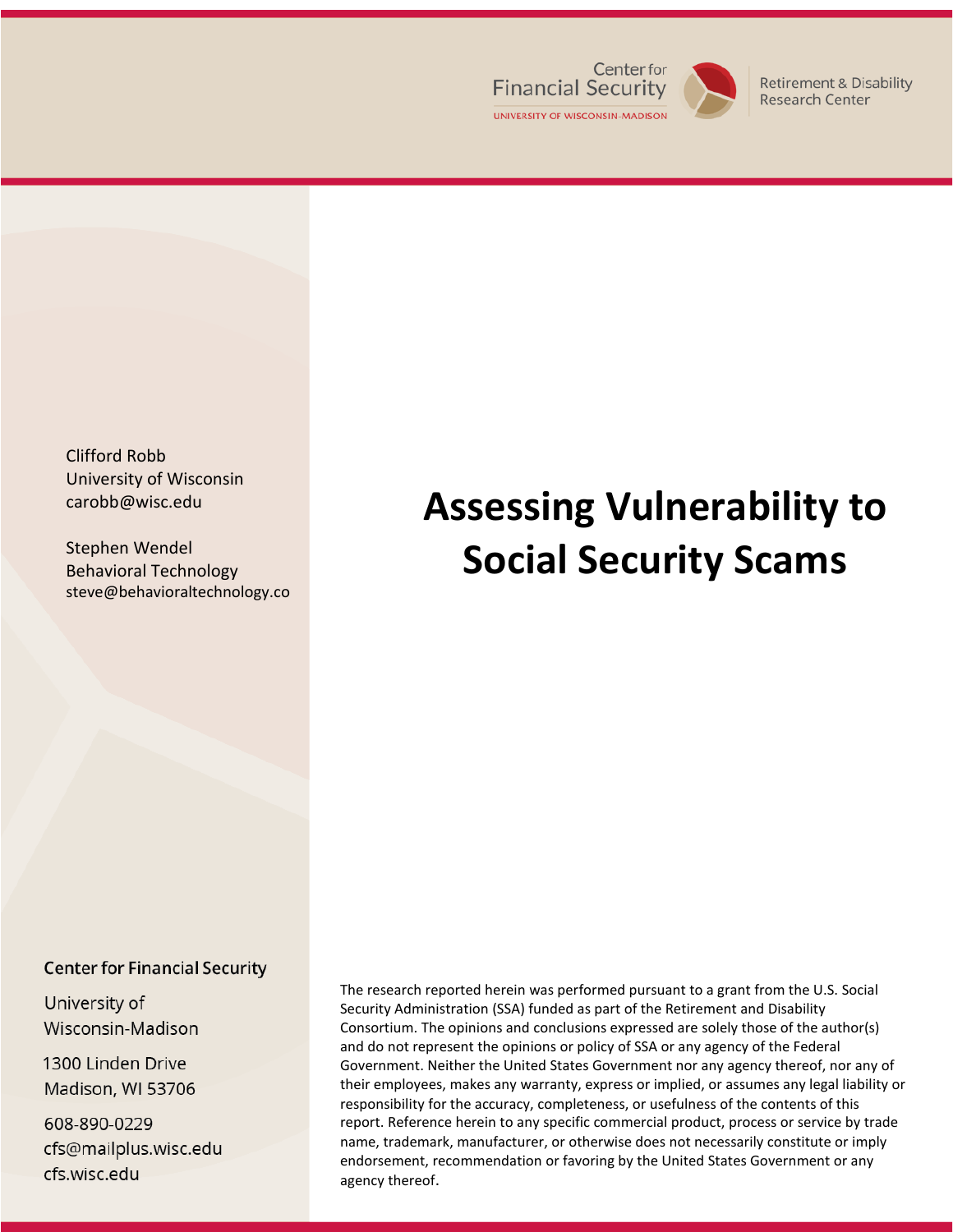# **1. Abstract**

Over the last few years, Social Security scams have become one of the most common forms of government imposter fraud. These scams cost innocent people in the United States millions of dollars each year and undercut the ability of the Social Security Administration to contact and interact with citizens about their benefits. This report presents research into how to help individuals discriminate between scams and real appeals from the Social Security Administration. On a nationally representative sample of United States residents, the authors randomly assign participants to one of four training programs: from general tips about scams to a targeted experiential learning program inspired by *inoculation theory*. There is strong evidence that the inoculation process successfully and significantly increases fraud detection without decreasing trust in real communications*.* It provides protection against both SSA and non-SSA scams, such as Amazon imposter scams. The impact, however, is specific to the mode of communication (email versus letter or SMS) and decays over time; training programs should be targeted accordingly. This study suggests that a low cost, four and a half minute training can help individuals fight fraud, and such training should be examined for further refinement and potentially for broad deployment.

**Keywords**: Scam Identification; Behavioral Science; Digital Fraud; Inoculation Theory; Randomized Control Trial

**JEL Classification**: D91; P46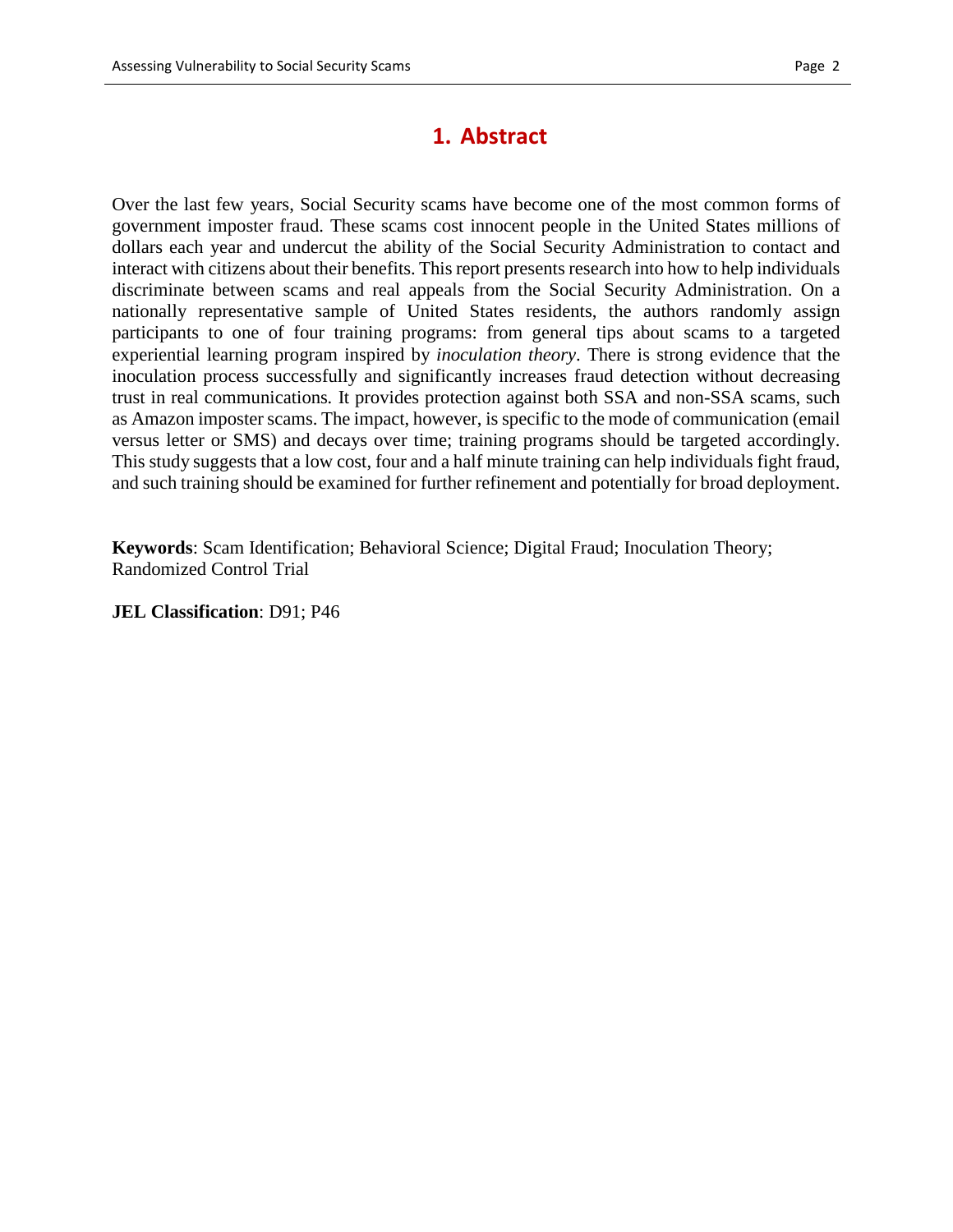### **2. Background**

In 2020, the Social Security Administration (SSA) received complaints from more than 700,000 people reporting that they were targeted by an SSA imposter scam (Skiba 2021). Such imposter scams are known to have cost innocent people in the United States millions of dollars each year (Fletcher 2019). This fraud occurs despite widespread information: warnings are frequently provided on local and national news (e.g., KLEW 2020) and by organizations from the American Association of Retired Persons to the Consumer Protection Bureau (AARP 2019; Scheithe 2020). Guidance on recognizing and countering these scams is also available for individuals through the Social Security Information website and elsewhere<sup>[1](#page-2-0)</sup>. Yet, the scams, and the losses, continue.

Research into scams falls into three major categories: research documenting its prevalence and permutations, research on who is susceptible to fraud, and research on how to counter it. The following sections address each in turn.

#### **2.1 The Anatomy of an Imposter Scam**

 $\overline{a}$ 

In an imposter scam, the scammer impersonates another person or organization to gain trust, with the ultimate goal of extracting personal information or money. These imposter scams can occur in person, over the phone, or via digital means such as email or text. Digital imposter scams often start with phishing attacks: in which a technical trick is used to aid the deception – such as a spoofed email address, image, or entire website – "luring" people into trusting the scammer. Conceptually, one can think of "imposter scam" as referring to the psychological means of gaining the victim's trust (posing as a trusted individual or company), and "phishing" as referring to the technical means of accomplishing it (employing a fake email address that looks like it came from the trusted company). $2$ 

<span id="page-2-0"></span><sup>1</sup> See<https://www.ssa.gov/> and<https://www.ssa.gov/fraud/> for more information on combating fraud as well as the benefits of fraud reporting

<span id="page-2-1"></span> $<sup>2</sup>$  These are our definitions based on common usage in the field. There are no simple consensus definitions, in part</sup> because the terms are prevalent in different communities: phishing is used in cyber security, imposter scam is used in consumer protection and anti-fraud law enforcement. There is significant overlap between the concepts, but not complete: there are in-person imposter scams in which no digital deception (phishing) is used and theoretically a phishing attack does not have to impersonate a trusted party, though they usually do.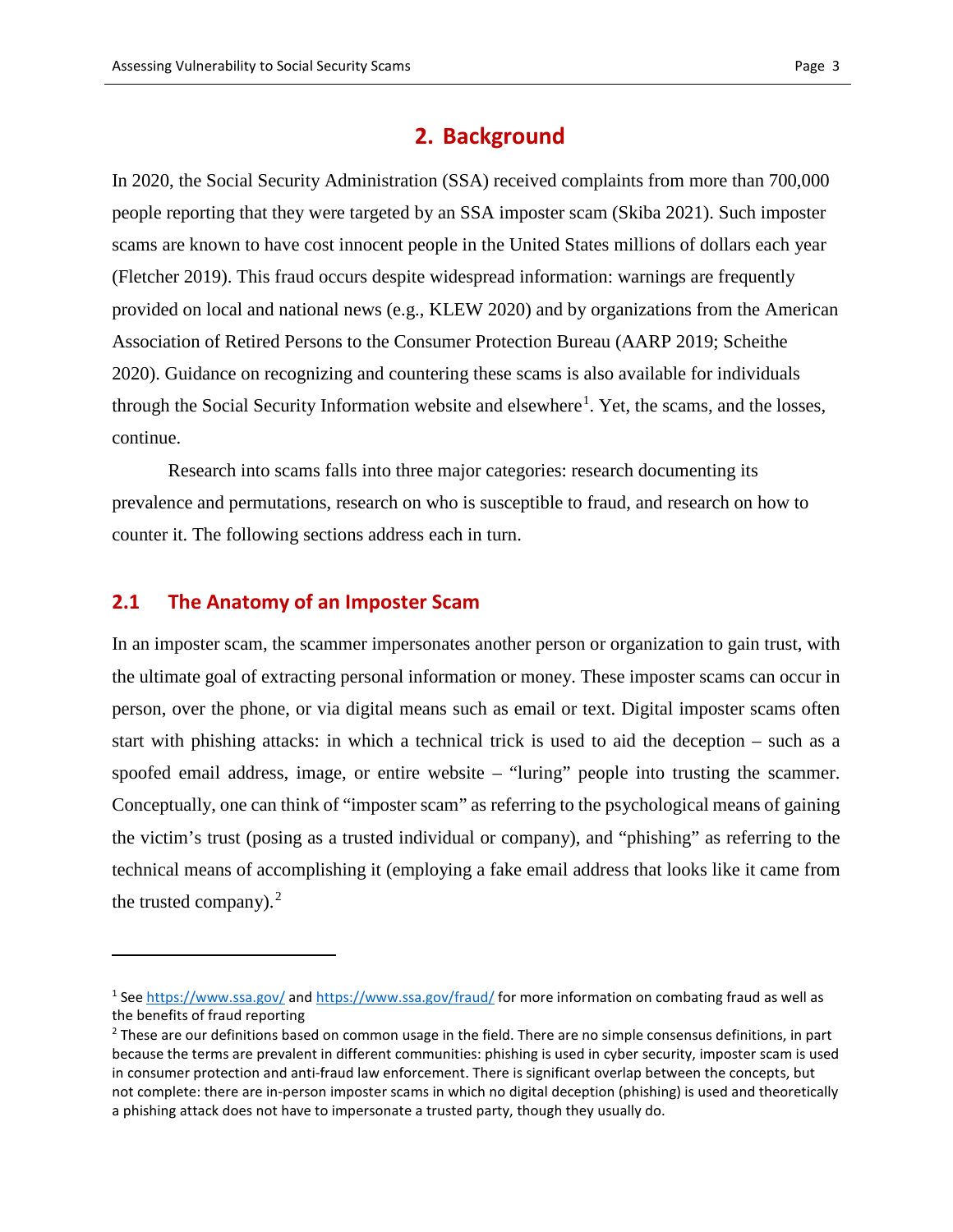This research focuses on what the authors define as *digital imposter scam*s, in which the scammer uses digital means to impersonate a trusted organization or person. This process starts with a fraudulent email (*phishing)* or SMS (sometimes also referred to as *smishing)*. The victim then either directly provides targeted information such as a social security number or interacts further with the scammers via email, web, or phone before being asked to provide personal information or money. A phishing attack in which the scammer impersonates a trusted third party could also be used to install malware on the victim's computer such as ransomware, which locks the person's computer until a ransom is paid. Figure 1 shows how the process works.

*Figure 1: The Anatomy of a Digital Imposter Scam, showing how phishing/smishing/etc. is used to gain trust and extract money or information from targets.*



In practice, Social Security Administration imposter scams appear to focus on the direct extraction of information or money, rather than on installing ransomware (Waggoner 2020). Figures 2 and 3 provide two examples of actual messages scammers have used to initiate the process.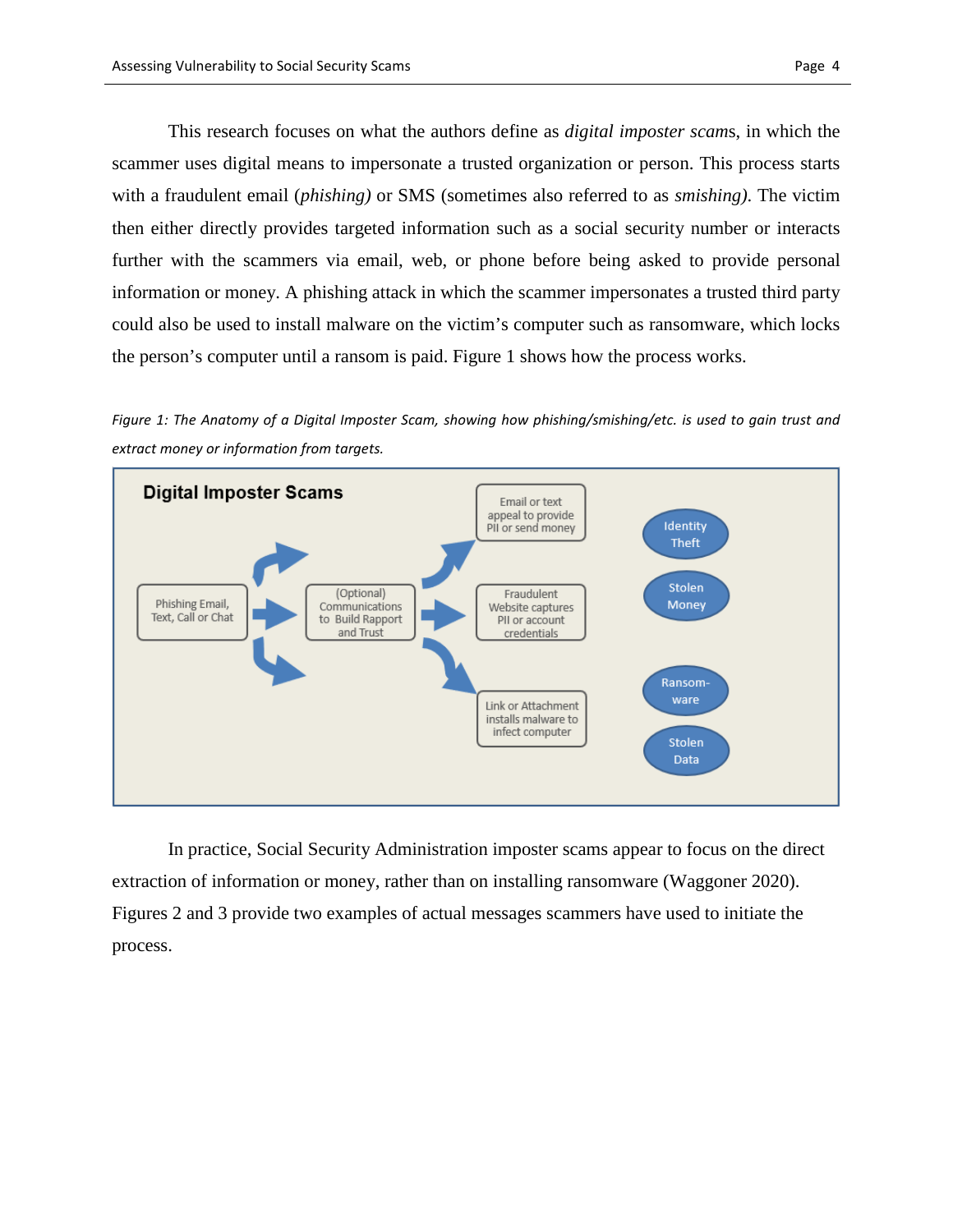#### *Figure 3: Example of a Fraudulent SMSFigure 2: Example of an Email Used by Social Security Imposter Scammers*  $L$  SEC<sub>z</sub> **Disability Alert: Please SALLAND** call 253-xxx-xxxx **WILL SE** regarding your recent **Social Security** disability benefits application. Due to the recent cyber attack on our Social Security Administrative database, we advice that all<br>United State SSN holders should update their SSN details for safety and security purpose. We need your help to complete this security update by re-updating your information online CLICK HERE to proceed with your SSN Update You will need to provide us with all information require. Regards, Social Security Administrator  $\bigcirc$ **FOT** | iMessage **United States of America**

## **2.2 The Prevalence of Imposter Scams, and Digital Imposter Scams in Particular**

The most detailed and extensive dataset on fraud in the US comes from the Federal Trade Commission's Sentinel Network. The Sentinel Network gathers reports of fraud data directly from the public and from third party sources such as the Better Business Bureau and state law enforcement agencies (FTC 2021). They provide both public access to summary statistics and private access to selected researchers.

In their 2020 data, identity theft is the most common type of report. Imposter scams (digital or otherwise), however, are the most common form of fraud and second only to identity theft in total reports. Imposter scams account for nearly 36 percent of all dollars reported lost to fraud in 2020 (FTC 2021).

In terms of the means of contact, phone calls are the most common way that fraud is initiated. However, *digital* contact by scammers (whether for an impostor scam or otherwise) is actually more common than phone calls and result in greater aggregate losses: from fraudulent websites, to emails, to social media and text messages (FTC 2021). Similarly, data from the FBI shows that phishing attacks (often overlapping with imposter scams, as described above) were the most common type of cybercrime in 2020 (FBI 2021).

When one examines Social Security scams in particular, robo-calls impersonating the SSA have been prevalent since 2018. In these calls, a recorded voice claims to be from the SSA and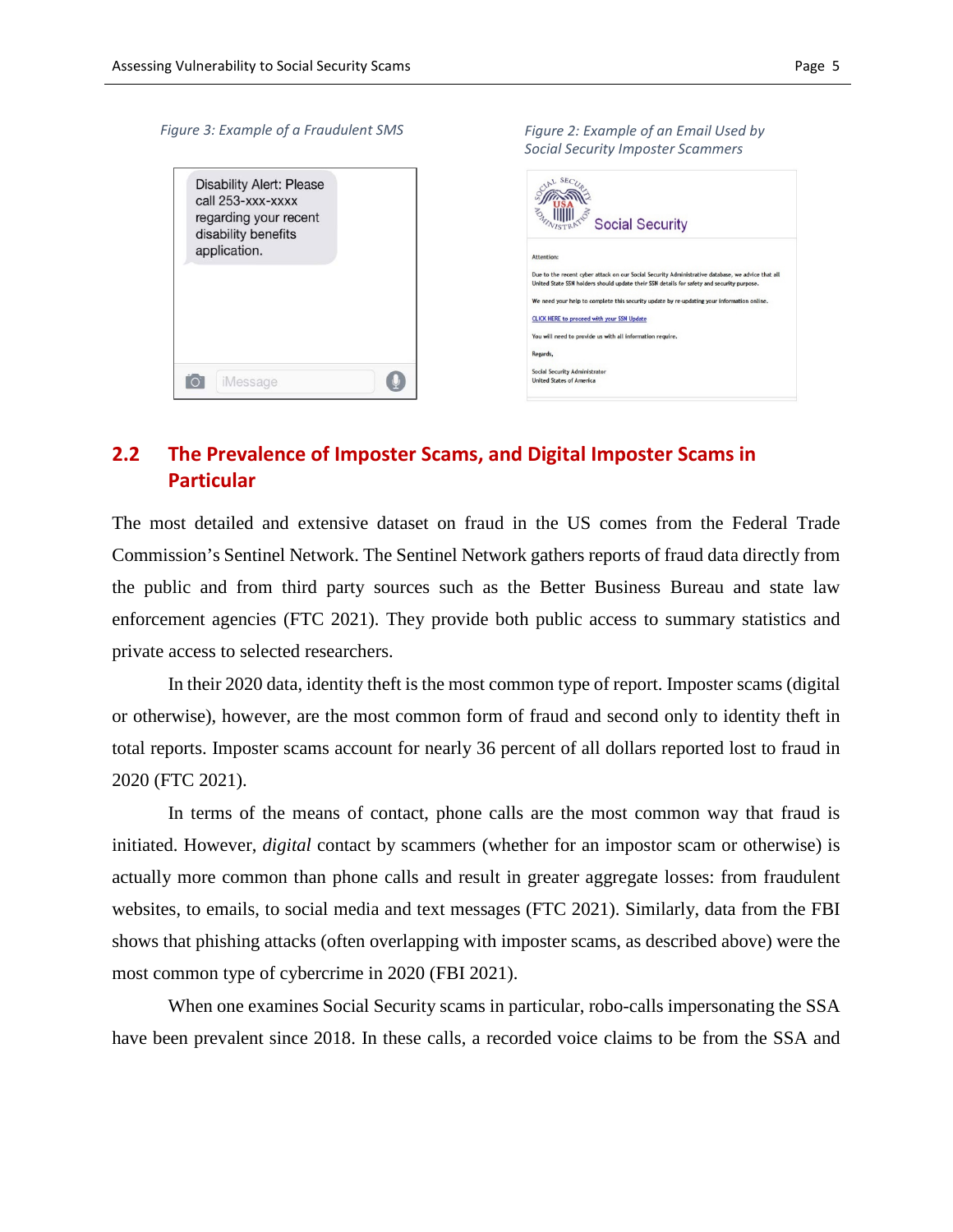threatens the callee with a range of penalties if they do not respond (Leach 2018).<sup>[3](#page-5-0)</sup> These calls do not appear to be very effective though, as only a tiny fraction of people who report them actually fall for them (Better Business Bureau, 2021), and scammers have branched out into email as well (Waggoner 2002). These calls and emails are only the latest form of a much older phenomenon. Impostor fraud comes in waves – the 'popularity' of different types of impostors change over time; currently, SSA and business impostor scams are common; previously, it was IRS scams (Fletcher 2019).

The FTC's data on the prevalence of these scams suffers from two primary limitations, however. The first is that the ability to gather data from other sources is incomplete. The AARP, for example, using data from the Social Security Administration's Office of the Inspector General, states that there were 718,342 reports of Social Security imposter scams in 2020 (Skiba 2021). For the same period, the FTC shows only 498,278 reports across all types of imposter scams (FTC 2021).

The second limitation is more fundamental and affects both the FTC and all other fraudreport collectors: underreporting. These numbers are likely to be a vast understatement (FINRA 2013); prior research on online fraud has shown that only a fraction of targets and victims report it to authorities, and one can reasonably assume the same for SSA scams. Surveying individuals provides a more direct means of estimating these attempts than relying on self-reports. In a survey of adults in the United States, for example, the personal finance app and website SimpleWise estimated that *46 percent of all US adults* had experienced a Social Security scam attempt just in the final three months of 2020 (SimpleWise 2021).

#### **2.3 Susceptibility to imposter scams**

 $\overline{a}$ 

Research specifically on the psychology and dynamics of Social Security scams is limited, but there is a larger literature on online fraud (e.g., Chen, Beaudoin, and Hong 2017) and general financial fraud (e.g., Burnes et al. 2017) that one can draw from. This broader fraud literature can help us understand fraud and who is susceptible to it.

<span id="page-5-0"></span><sup>&</sup>lt;sup>3</sup> Links to a sample recording of one of these calls can be found on at https://www.consumer.ftc.gov/blog/2018/12/what-social-security-scam-sounds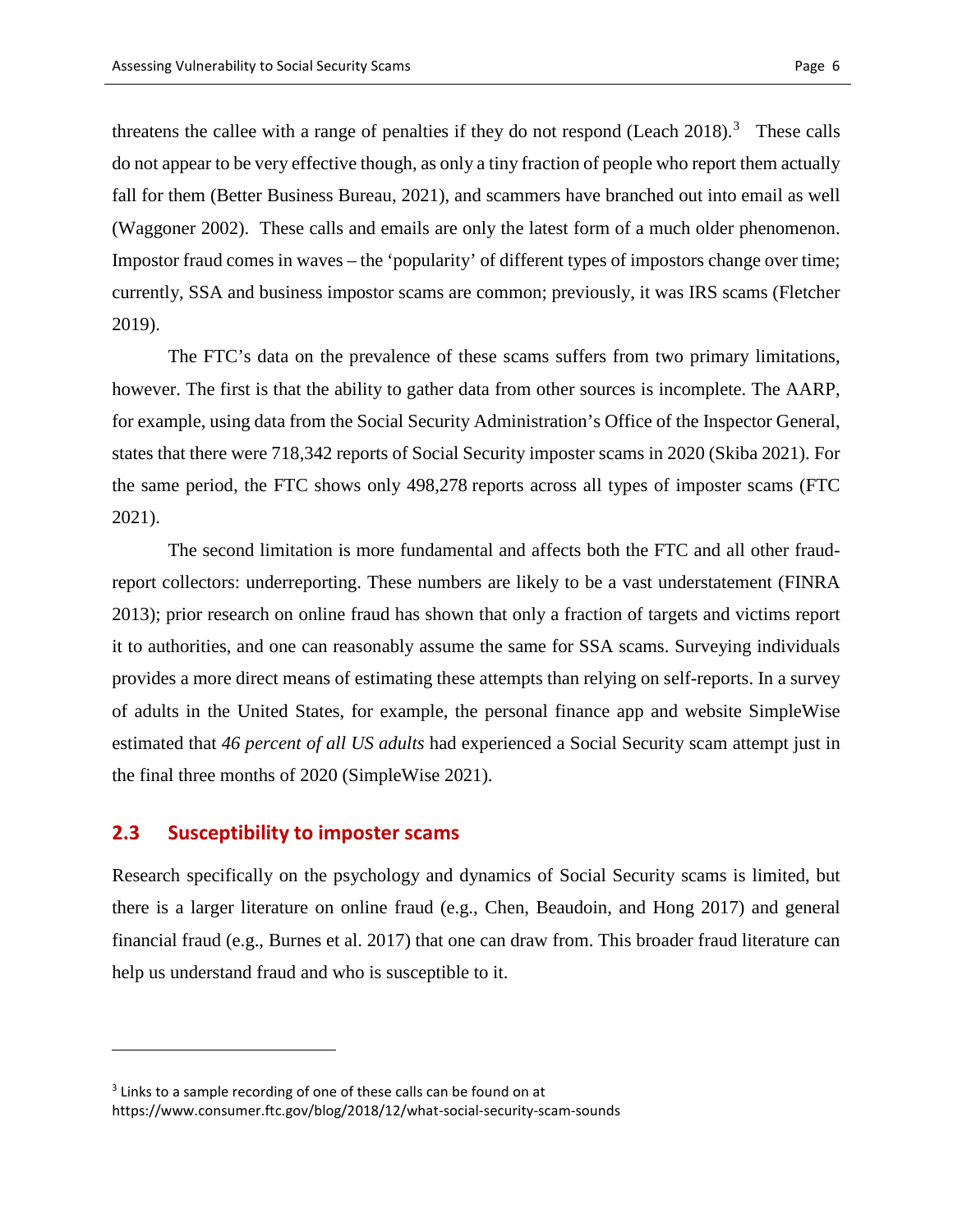Old age is commonly believed to be a factor (e.g., Whitty 2019), but significant contrary evidence exists – showing that younger people are more likely victims than the elderly (e.g., Titus et al. 1995; Muscat et al. 2002). There may be personality characteristics that predispose an individual to falling prey to fraud – such as comfort with financial risk (Van Wyk and Benson 1997) and high impulsivity or temporal myopia (Holtfreter et al. 2008; Whitty 2019), but the area is under-researched, especially in the intersection of personality and different types of fraud. Commercial "phishing IQ tests" do exist, but they don't appear to meaningfully identify susceptibility (Anandpara et al. 2007).

As with prevalence research, there is a major challenge with work on susceptibility: there is significant and unknown information missing in the data. Many individuals simply do not know they were defrauded, and others know they were, but do not report it. Victim-blaming makes it even more difficult to accurately assess the problem. To accurately assess susceptibility, one should effectively divide the number of "successful" frauds perpetrated on a particular group by the number of attempts at fraud against them. In the existing data, however, three factors comingle:

- 1. Frequency by which groups are *targeted,*
- 2. Responsiveness of each group, and
- 3. Reporting rate of each group.

For example, older people in the United States are more likely to report *attempted* fraud (which may or may not mean they are more often targeted) and are less likely to report *losing money* than younger people (FTC 2021) – which may lead to some of the contradictory results researchers have found on the role of age and fraud susceptibility.

The ideal approach is to study susceptibility is not *observational* (using existing reports), but *experimental.* For example, to study fraud susceptibility, ideally one would mimic it and study who responds. The approach taken in this research measures who is susceptible within a national sample of United States residents. The measurement is based on actual behavior in a fraud experiment instead of relying on self-reports.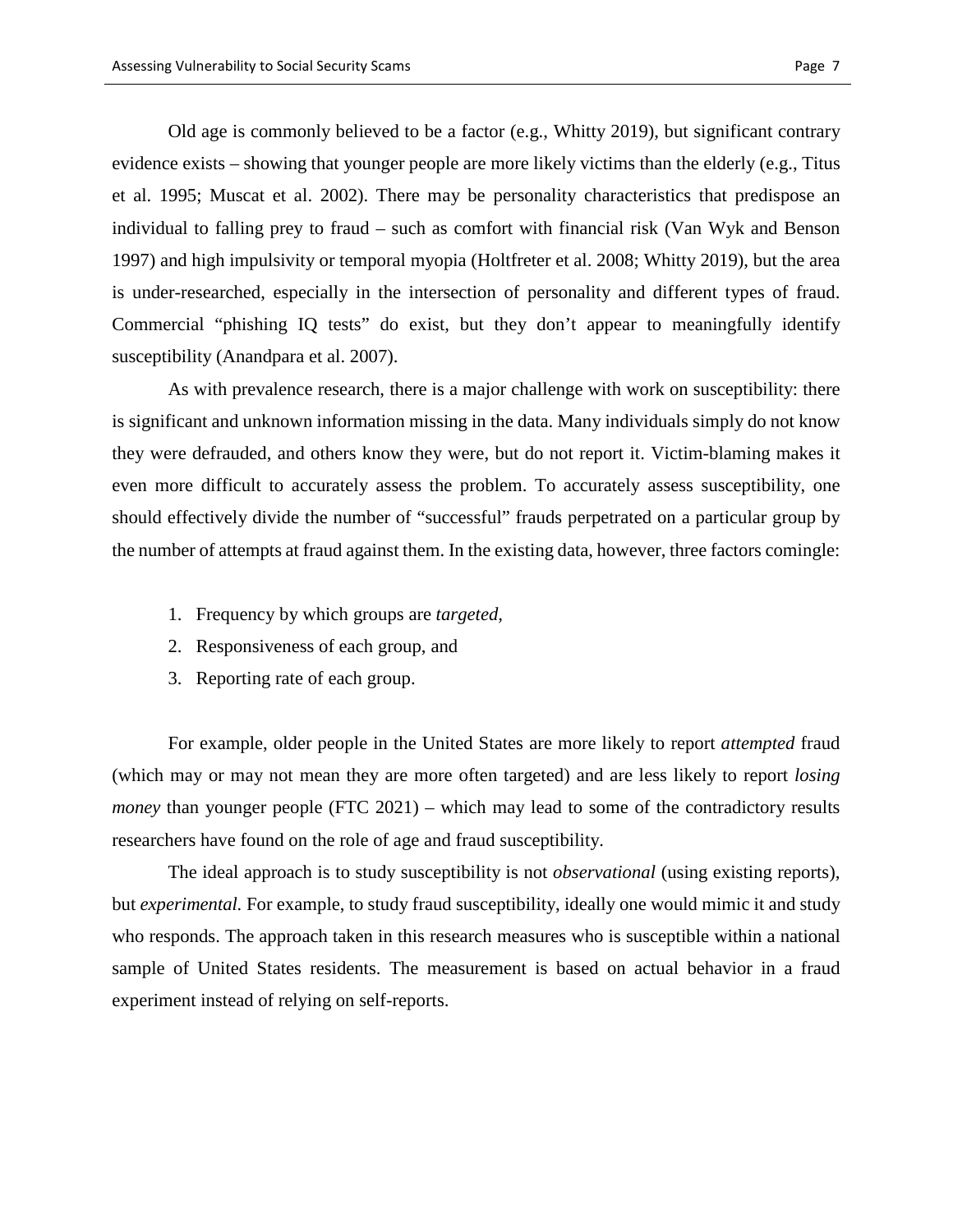#### **2.4 An Inoculation Approach**

This study applies an old theory to a new problem: inoculation theory (McGuire 1961, 1964; for more recent summaries, see Compton 2013 and Banas and Rains 2010). Inoculation theory posits that exposing people to a weakened version of a dangerous appeal can help them learn to identify and resist such appeals over time. The concept has a long history of application to types of persuasion and, more generally, to threats in the future. As explained by Compton et al. in their 2016 review:

"By exposing individuals to a persuasive message that contains weakened arguments… individuals would develop resistance against stronger, future persuasive attacks."

- Compton et al. (2016)

The approach, also known as *pre-bunking*, has successfully been used to combat fake news (Roozenbeek and van der Linden 2019) and against recruitment by extremists (Saleh et al. 2021; Wendel 2020). These two specific papers are the inspiration for this work: by giving people practical experience in resisting a weakened version of impostor scams, can one help prepare them to resist the full version later?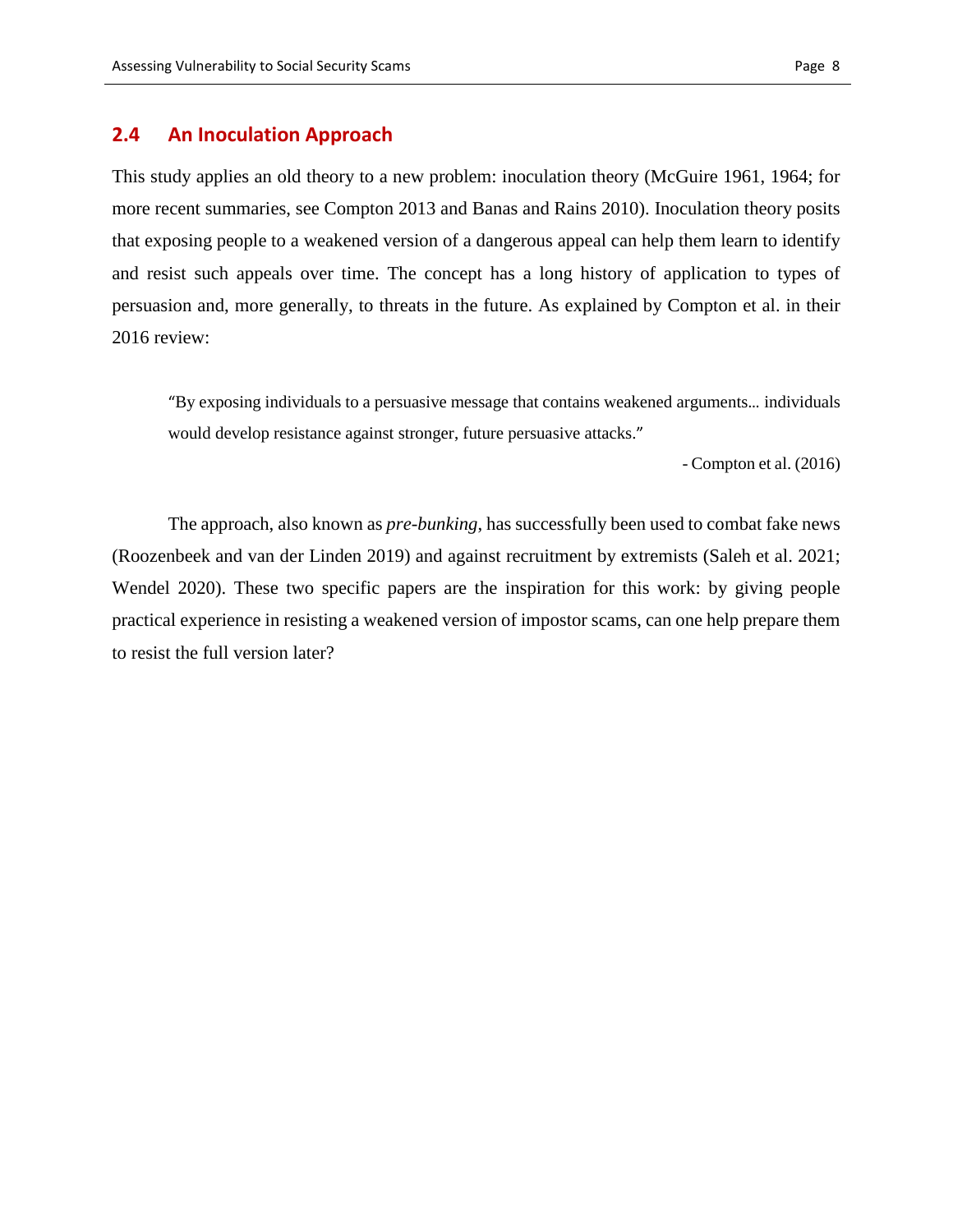### **3. Research Methodology**

This study tests the effectiveness of inoculating people against social security scams. It is structured as a series of randomized control trials in which participants are trained and subsequently tested for their ability to correctly identify real and fraudulent communications. The core research design is as follows:

- 1. Participants are directed to a website in which they complete a series of questions that cover demographic information, a measure of generalized trust, and prior experience with scams.
- 2. Each participant is randomly assigned to either:
	- a. Interact with potential scammers via simulated email exchanges and learn how they operate (i.e., "pre-bunking");
	- b. Receive written instructions on what to look for, covering the same topics and techniques as the previous arm without the interactive experience;
	- c. Receive existing materials used by the Social Security Administration to inform and warn people against scams; or
	- d. Receive an innocuous control condition (reading material about Internet addiction).
- 3. After a delay period, participants were tested on their ability to correctly distinguish fake appeals from real communications from the Social Security Administration and third parties such as the Red Cross and Amazon.com. Twelve communications in total were tested: eight emails, two letters, and two text messages.

Figure 4 illustrates the structure of the experiment.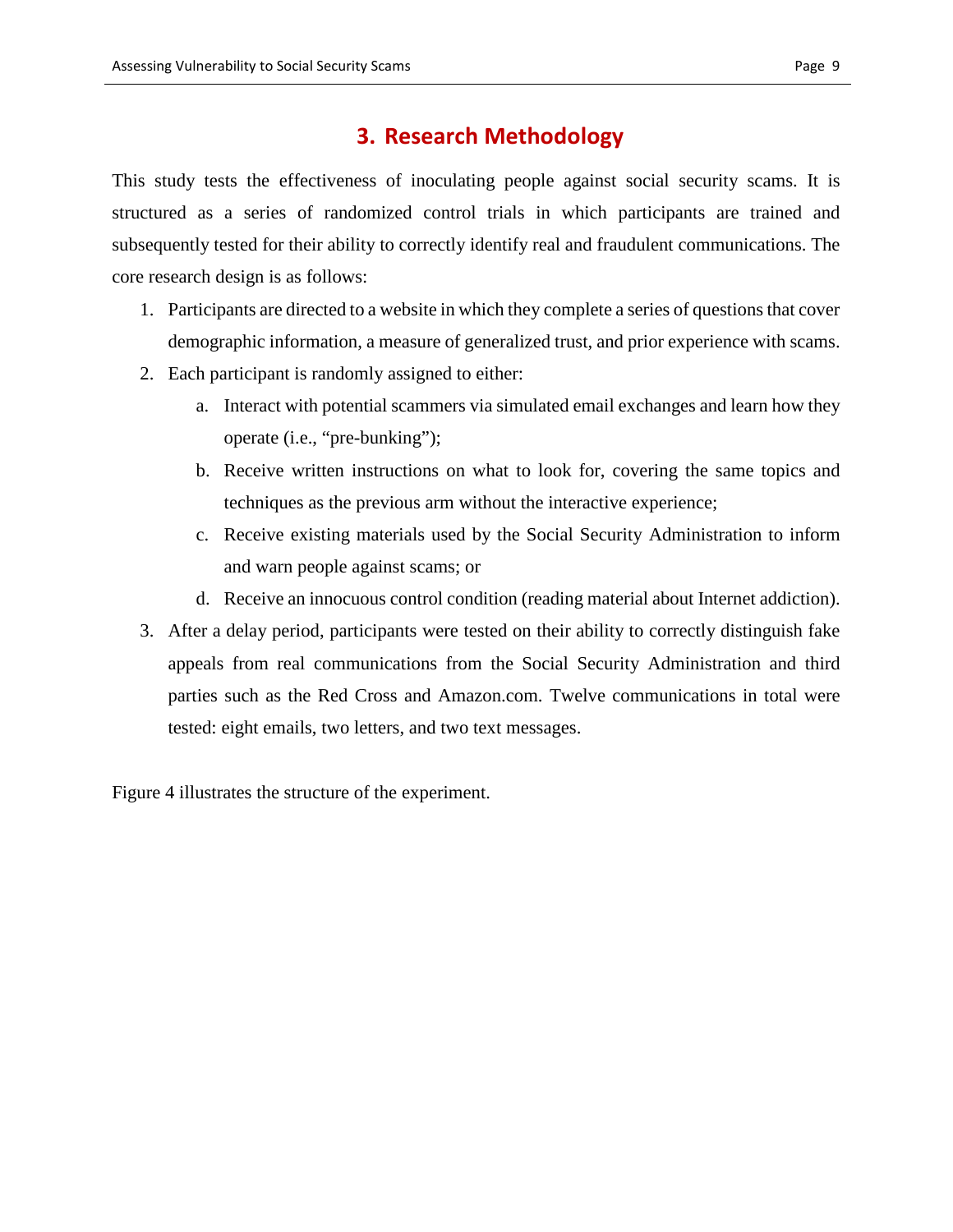#### *Figure 4: Experimental Design*



### **3.1 Participant Experience: Training**

The interactive training or *inoculation* arm consisted of six mocked up communications. In each case, participants were shown the communication first and asked to judge whether it was real or fake. Then, they were told the true status of the communication and provided with a set of tips overlayed and contextualized within the communication, showing them what to look for. Figure 5 shows that experience with the tips they would see after they have made their selection.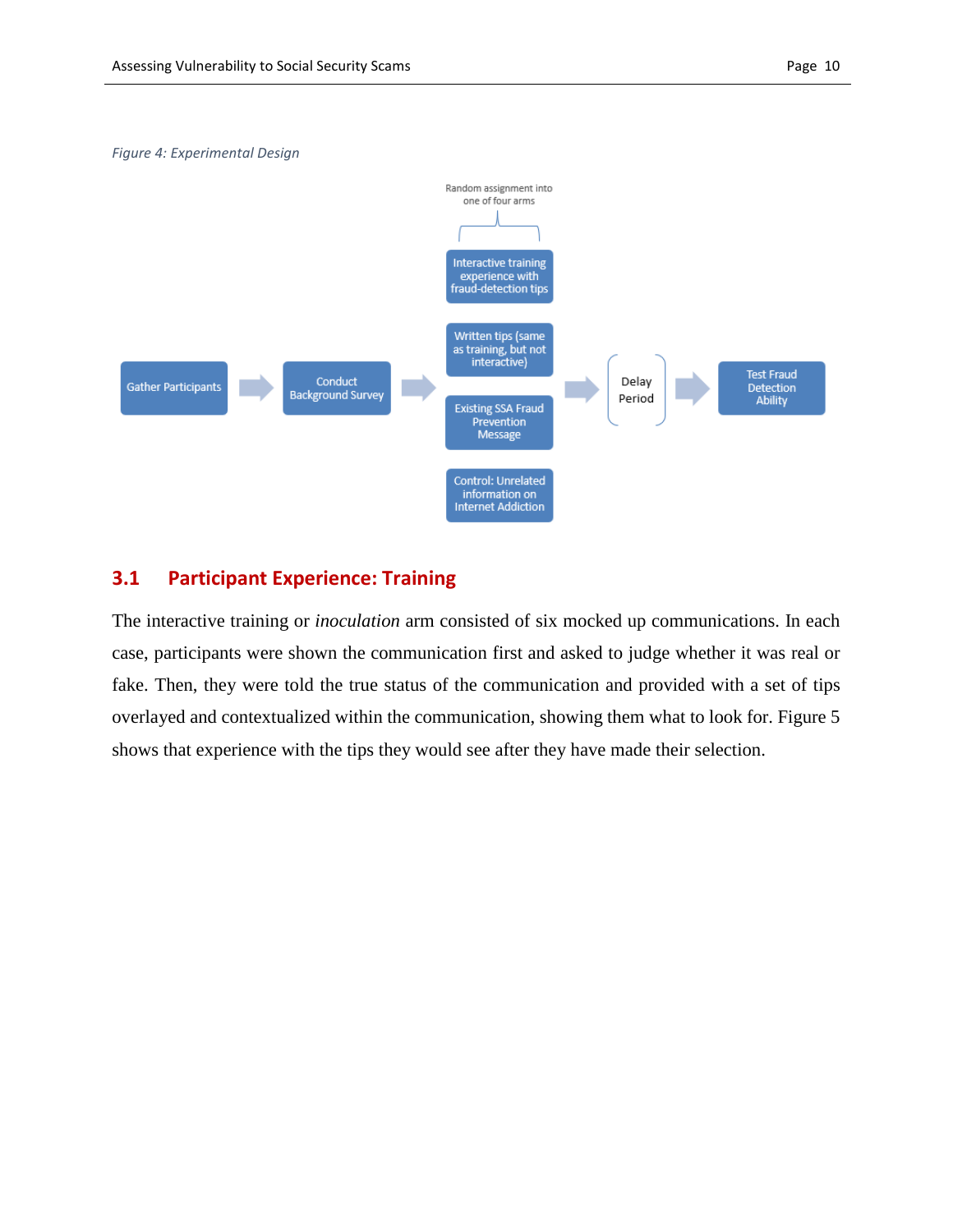*Figure 5: An Example of the Interactive Training, Showing Users What to Look for in a Communication, After They Have Guessed Whether It is Real or Fake.*



Three of the messages are fake: designed to deceive the individual with spoofed email addresses and URLs, appeals for money, and so forth. Three of the messages are real: drawn directly from the Social Security Administration's actual communications. The first five communications are emails and the last one is a (real) letter from the Social Security Administration.

Individuals can interact with the emails as they would in a real environment. They can hover over links and images to see where they lead. They can open or close the email headers to learn more about the routing of the message. They can also click on links in the email, however, the traffic is intercepted, and a notice is provided informing them of the same. The details of each communication can be found in Appendix A.

The non-interactive arms of the study have a much simpler design. In each those arms, participants are presented with static information. The control arm presents reading material of similar length about Internet Addiction. The next arm shows the written tips provided at the start of the interactive experience, without any interaction. The third arm replicates existing materials that the Social Security Administration emails to individuals to warn them about scams.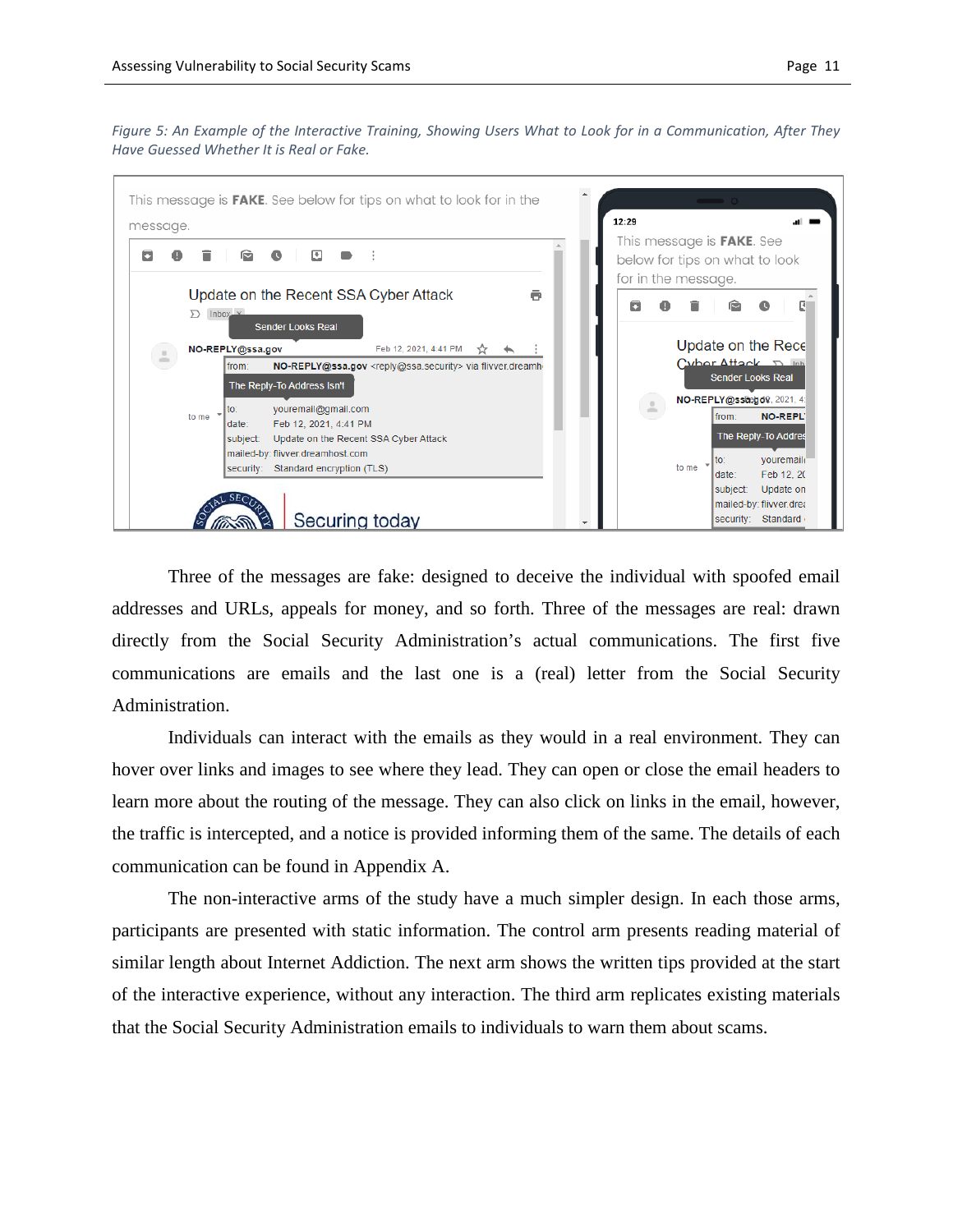The initial demographic survey and training materials were programmed in Qualtrics, augmented with Javascript, HTML, and CSS formatting to better resemble a real, interactive email environment.

#### **3.2 Participant Experience: Test**

 $\overline{a}$ 

The fraud detection test was implemented in two ways:

- 1. A Qualtrics platform, which is visually identical to the interactive training module, but does not provide users with the 'correct answer' to each message.
- 2. A real email platform (Rainloop) and a phishing-security tool (GoPhish), which looks visually dissimilar to the training module, but has the same functionality.

The two platforms serve an important research purpose: they help us understand whether the visual design of the training matters and whether the lessons generalize to other mail applications.[4](#page-11-0) Since Rainloop is likely unfamiliar to many researchers, it warrants a brief exploration into how it works and the participant experience. Rainloop is an open-source email client and a competitor to Gmail's web interface. It looks and behaves much like Gmail or any other modern web-based email program: with a pane showing the list of available messages, and a pane in which the user can read and interact with the messages themselves. In our study, participants using Rainloop were first provided with instructions on how to operate it and asked to flag any message they believed were fraudulent as "spam". Real messages were to be left as is. Most importantly, all actions were anonymously logged to a database for analysis by researchers.

Behind the scenes, Rainloop was powered by a fully functional phishing-security environment called GoPhish. Specifically, the researchers established an email server (in Amazon's cloud) and automatically generated an email account for each person participating in the study. While the participant was completing the study's training module, Qualtrics sent an

<span id="page-11-0"></span><sup>4</sup> They also offer options for researchers who may want to use the freely provided code from the project's GitHub site: https://github.com/sawendel/ssascams. The Qualtrics platform is a lightweight and familiar environment to conduct additional research on these topics. The Rainloop environment requires more setup and technical sophistication, but provides a more customizable, real email experience.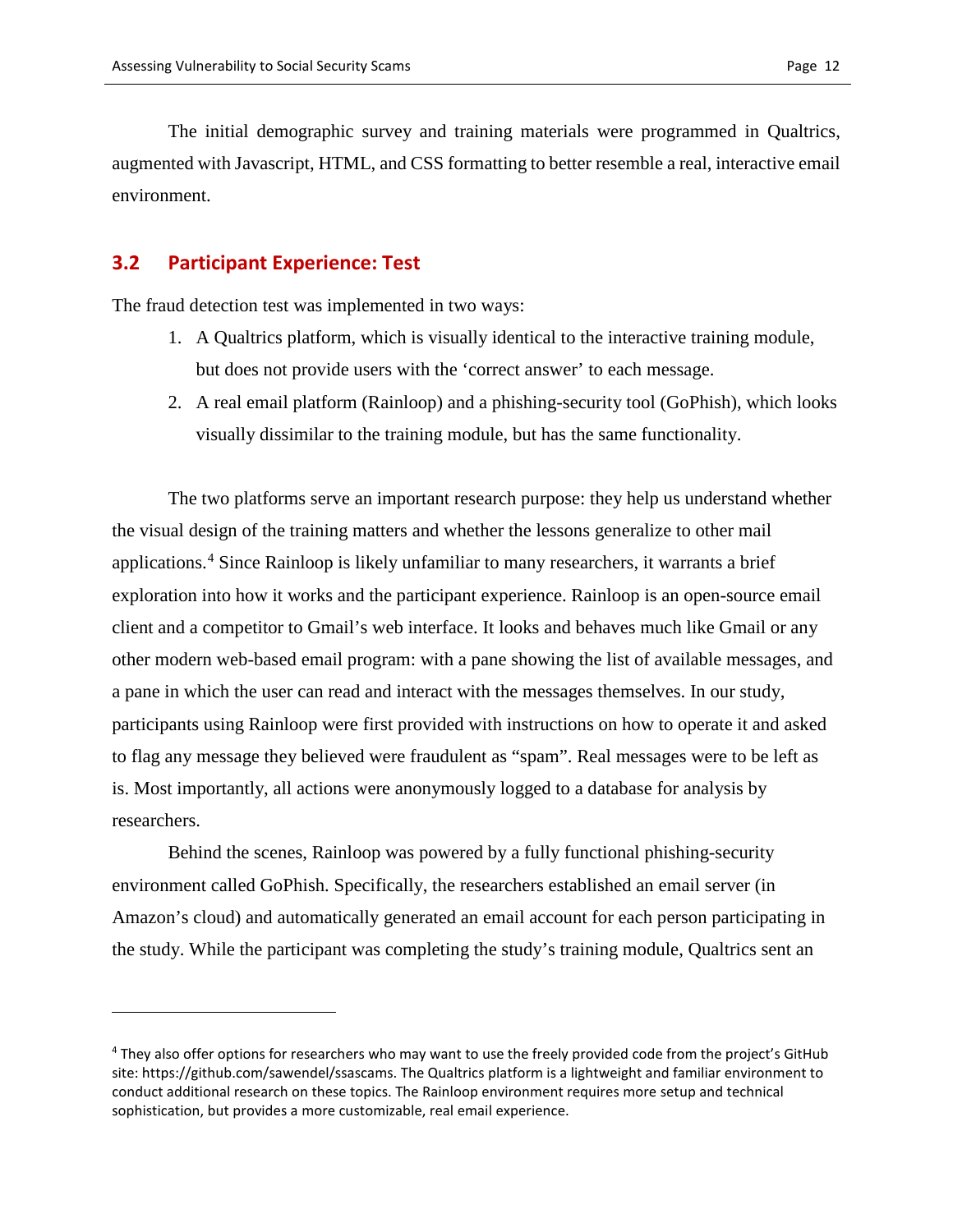API call to our software, triggering GoPhish to automatically generate the eight emails for the participant and send them to the email account created for them. More information on the technical architecture can be found in Appendix B.

The content of the test was the same for both the Rainloop-based and Qualtrics-based testing platforms. In each case, participants first interacted with eight email messages: three of them real, and five fake. Four of the messages were purportedly from the Social Security Administration, one from a disability benefits attorney, two from Amazon, and one from the Red Cross. The non-Social Security messages were included as an additional test of the generalizability of the training. A key question in the field is whether fraud detection training provides specific assistance against that fraud campaign or can benefit individuals more broadly against other types of fraud.

After the email interactions, for both the Qualtrics and Rainloop-based testing platforms, participants were directed to an additional Qualtrics-based interactive module with four additional communications: two letters (one fake, one real) and two text messages (one fake, one real). These non-email messages also allow us to assess how well the training generalized to other types of potentially fraudulent communication.

#### **3.3 Research Questions and Extensions**

The study, as originally proposed, had a single hypothesis: *participants who are exposed to a weakened version of an actual email scam will be more likely in a subsequent test to correctly distinguish scam from non-scam emails relative to a control group.* This hypothesis was to be tested in a randomized control trial with three experimental arms, in which the sample size for the study was 2,000 participants, with an outcome variable as the percent of correct answers, and a minimum detectible effect of 9% (power  $= .9$ ; alpha  $= 0.05$ ; two-sample test of proportions; assumed baseline for control of 50% correct).

However, in the initial trials of the intervention, it became rapidly clear that the effect was far more than that minimum detectible effect. It also became clear that the platform developed to test that hypothesis could be used more broadly, at no additional cost. Thus, in the early months of the study, additional research questions were added. It is vital for the credibility of the research community that researchers separate prior hypotheses from ex post and contemporaneous areas of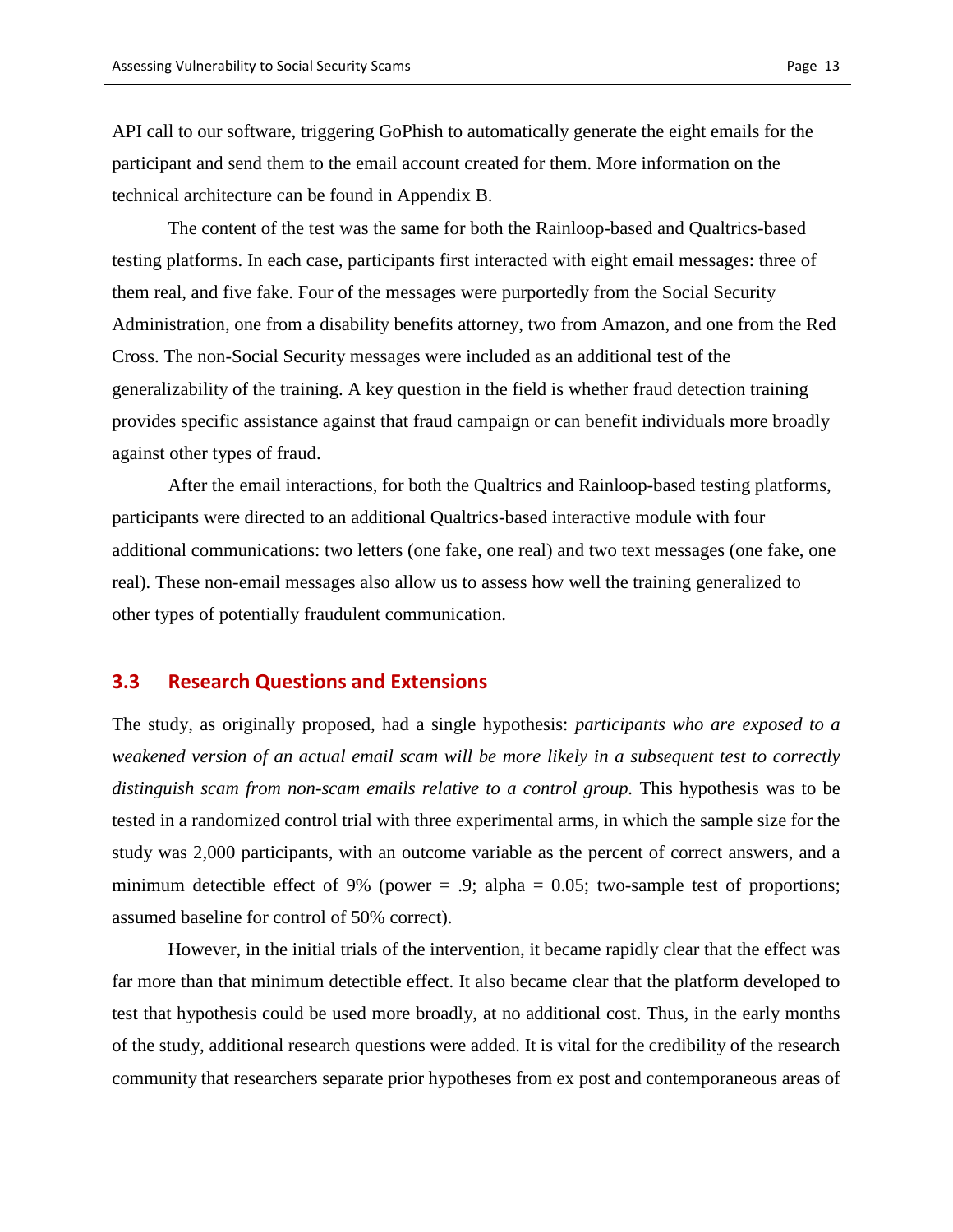interest. In the result below, the measurement of the inoculation's effectiveness on the number of correctly identified messages is a correctly specified experimental analysis. All other analyses should be considered exploratory in nature – even when conducted via randomized control trials.

In total, this study addresses the following research questions:

- R1: Does an inoculation using weakened scams increase the likelihood that individuals will correctly identify subsequent scams?
- R2: Does the impact of the training, if any, generalize across communication mediums (email to SMS or email to letter)?
- R3: Does the impact of the training, if any, generalize across who is being impersonated?
- R4: How quickly does the effectiveness, if any, of the training dissipate over time?
- R5: Does the impact of the training, if any, generalize across user interfaces or is it specific to the look and feel of the training scenario?
- R6: What personal characteristics predict fraud susceptibility?

### **3.4 Data Collection**

 $\overline{a}$ 

Participants were sourced from a commercial provider of online survey participants, Prolific. Prolific is a higher-quality alternative to the commonly used Mechanical Turk service and allows for the creation of nationally representative samples. Panel participants were paid to participate and compensated based on the study's duration; the median compensation was \$9/hr. More information about the Prolific service, and how it generates a nationally representative sample of US residents can be found in Appendix C. Multiple experiments were conducted across separate random samples, for a total sample size of  $4,164$  participants;<sup>[5](#page-13-0)</sup> the size and characteristics of each random sample is noted in the results section below. For completeness, detailed information about all samples drawn from the population is discussed in Appendix C.

<span id="page-13-0"></span><sup>&</sup>lt;sup>5</sup> As noted above, the study expanded from an initial target of one experiment with 2,000 participants to include multiple experiments with 4,164 participants. Each subsequent sample excluded prior participants. This includes an unsuccessful attempt to use another panel provider, Dynata, whose data had to be discarded because of the low quality of the responses, as explained in Footnote 8.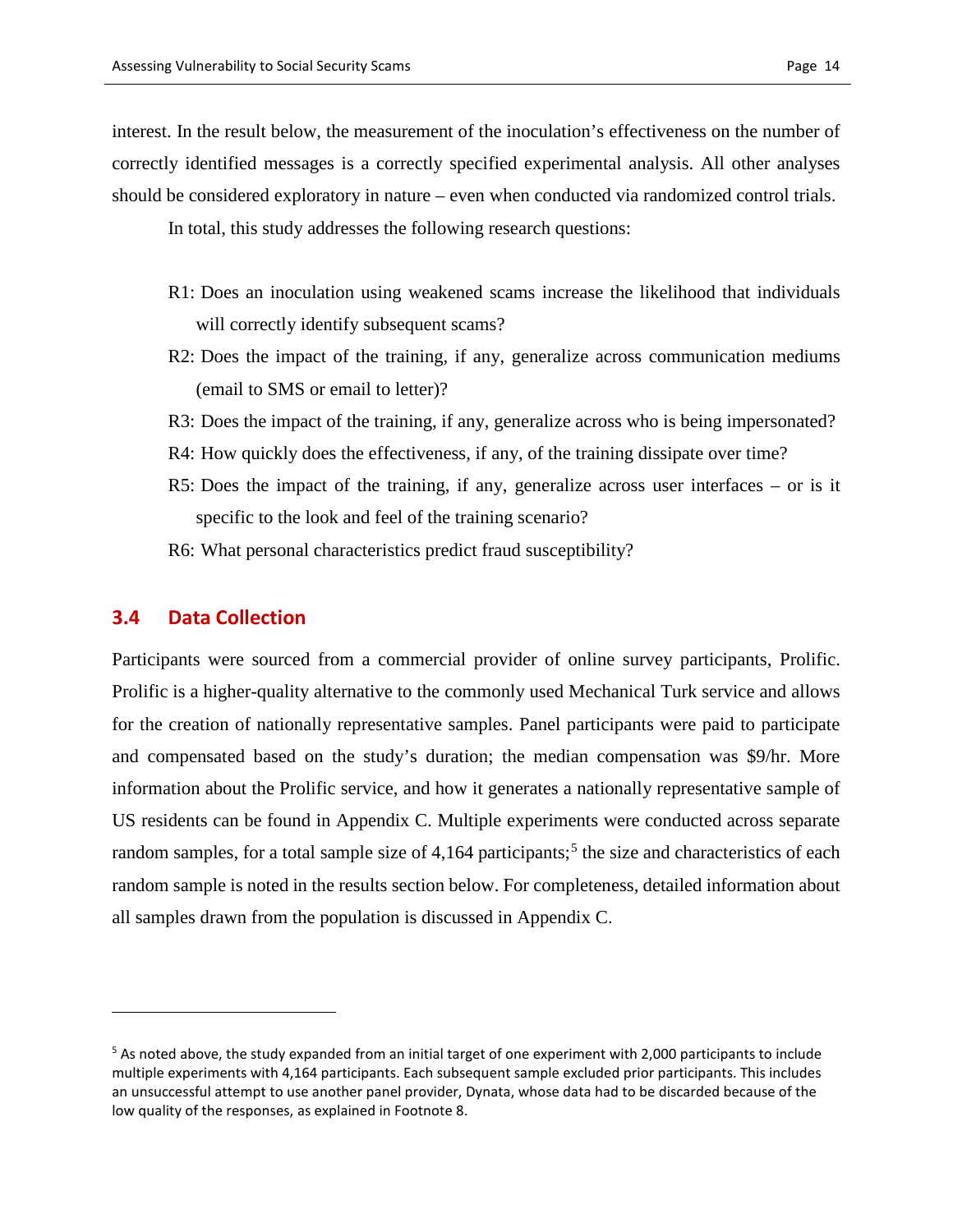For each sample, participant interactions with the training and testing were tracked and stored in an anonymous database: a Qualtrics backend for the relevant portions and a DynamoDB backend for the Rainloop interactions. Python code is provided on the project's GitHub site that processes the various data sources, combines them into a single data file, and runs the analyses.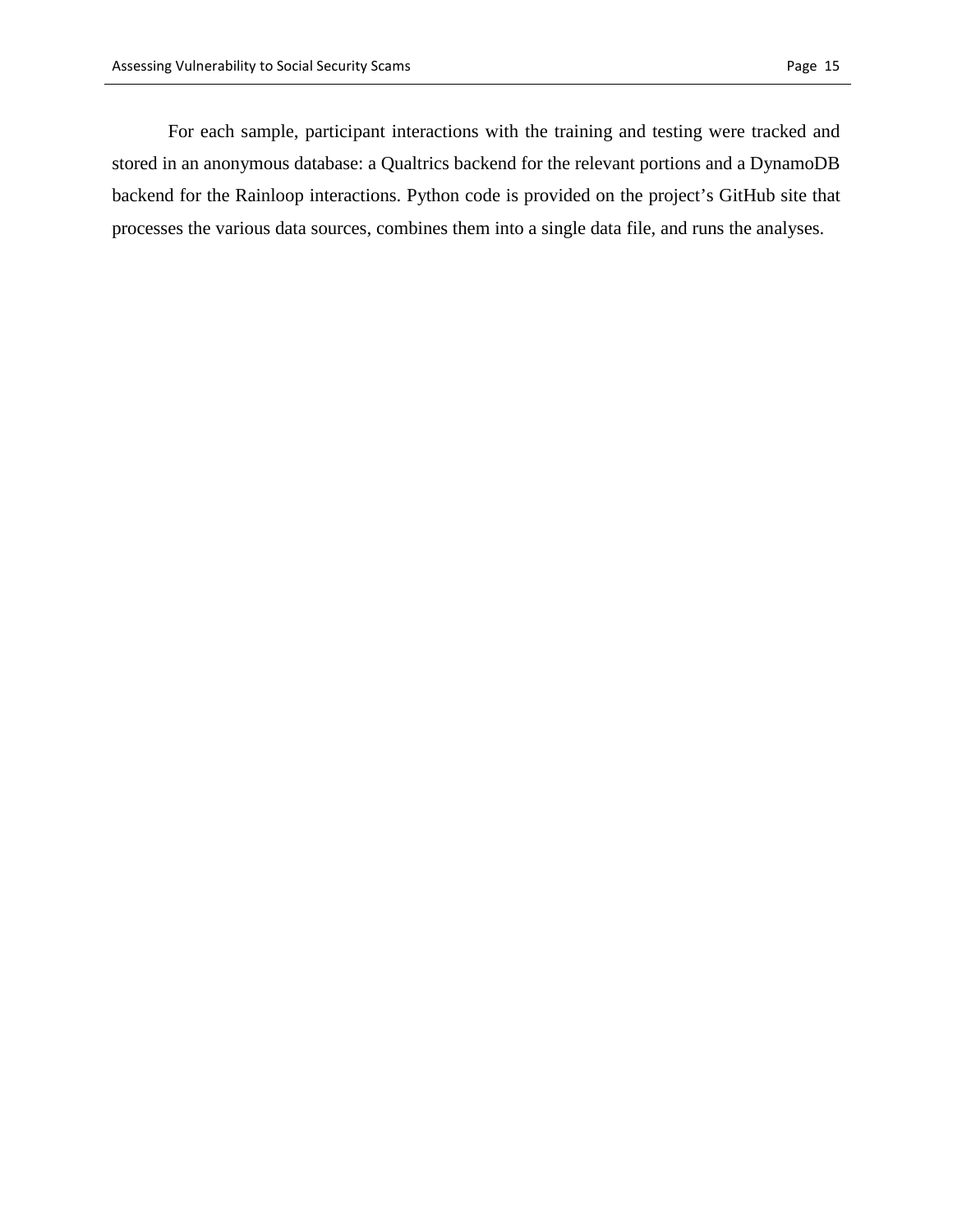### **4. Results**

The study provided rich opportunities for understanding not only the experiment's stated goal – helping individuals detect fraud – but also how various factors such as the delay period, medium of communication, and testing platform affected participant outcomes.

## **4.1 Research Question 1: Does an inoculation using weakened scams increase the likelihood that individuals will correctly identify subsequent scams?**

The analysis starts with a nationally representative sample of 1,065 residents of the United States, in which the training and test were both conducted in Qualtrics. All delay periods are included, and their answers on all twelve communications are considered. 712 out of the 1,065 participants completed both rounds of the study and passed the attention checks.

In this experiment, the interactive training shows a statistically significant increase over the control in the number of correct answers offered by participants ( $p<0.001$ ). None of the other arms show statistically significant results relative to the control. The average treatment effect of the interactive training is 0.82 additional questions (out of 12) answered correctly on the study, resulting in 8.1 correct answers in the control and 8.9 correct answers with the training, as shown in Table 1.

*Table 1: Results for Research Question 1, Does the training help people correctly identify scams? N=712, Qualtrics-based test and training. Values shown in the format: average (standard deviation).*

| Outcome                                 | Control    | Written Tips | <b>Existing Communication</b> | Interactive Training |
|-----------------------------------------|------------|--------------|-------------------------------|----------------------|
| Number Correctly Labeled                | 8.11(1.82) | 8.10(1.63)   | 7.92(1.68)                    | $8.93(1.68)$ ***     |
| Number of Fake Messages<br>Labeled Real | 2.24(1.49) | 2.14(1.39)   | 2.41(1.49)                    | $1.81(1.32)$ **      |
| Number of Real Messages<br>Labeled Fake | 1.65(1.18) | 1.76(1.09)   | 1.68(1.18)                    | $1.26(1.02)$ **      |

*Symbols: \*\*\* p<0.001; \*\* p<0.01; \* p<0.05. Two-sided t-test on the number of communications correctly identified, relative to the control condition. The initial experimental design (number of correctly labeled communications) shared a common control and did not require a Family-wise Type 1 error correction; however, out of an abundance of caution and since the additional exploratory research questions have been added, the authors also applied a Holm (Bonferroni) adjustment to the p values and found that the results are still significant (alpha of 5%).* 

It is not only important that individuals can correctly identify fraud, it is also essential that individuals can identify and trust *real* communications. Here again, the results are encouraging. The average treatment effect of 0.82 correct answers comes from both learning to better identify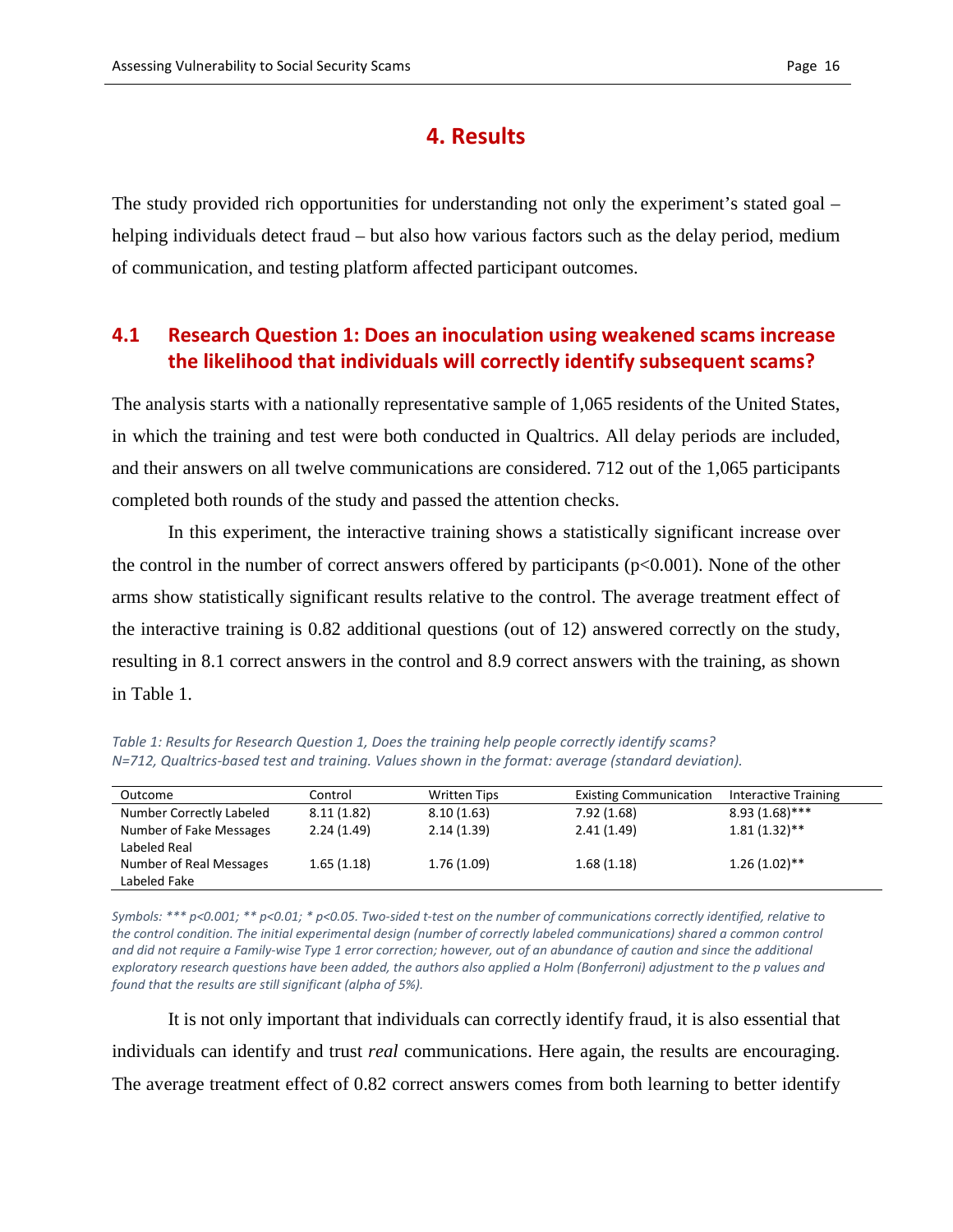fakes and to better identify real messages. Specifically, the interactive training increases the correctly identified fakes by 0.43 relative to the control  $(p<0.01)$ ; no other arms are statistically significant. In addition, the interactive training increases the correctly identified real messages by 0.39 relative to the control ( $p<0.01$ ); no other arms are statistically significant. The resulting values are also provided in Table 1.

In two further checks for robustness, the results hold as well. First, the interactive training shows a statistically significant improvement relative to the two other, non-control arms. Second, the interactive training is significant when the same analysis is conducted as a multivariate OLS regression with additional control variables (employment status, generalized trust, prior experience with fraud, level of education, marital status, age, gender, time delay between first and second rounds) as a check against incomplete randomization.

While the statistical significance of the results is straightforward to interpret, the practical significance is more difficult: the magnitude of the training's effect is largely determined by the mix of real and fake messages and how difficult they are to identify correctly. The message mix used in the study is not representative of a real-world scenario; instead, the mix was intentionally chosen to create a diversity of messages and levels of difficulty. One can see this by looking at the accuracy rate for each message, given in Table 2:

|                                                                                                                  | % Correct: | % Correct:<br>Interactive | <b>Difference</b><br>(Percentage |          |                |
|------------------------------------------------------------------------------------------------------------------|------------|---------------------------|----------------------------------|----------|----------------|
| Message                                                                                                          | Control    | <b>Training</b>           | Points)                          | % Change | Significance   |
| Your Urgent Support Is Needed                                                                                    | 42%        | 63%                       | 21%                              | 50.0%    | p:0.000; ***   |
| Need a replacement Social Security Card?                                                                         | 64%        | 85%                       | 21%                              | 32.8%    | $p:0.000;$ *** |
| <b>Important Information About Your Online Account</b><br>The Social Security Administration is contacting a few | 79%        | 91%                       | 12%                              | 15.2%    | $p:0.003;$ **  |
| people<br>Payment declined:                                                                                      | 47%        | 59%                       | 12%                              | 25.5%    | $p:0.028;$ *   |
| Update your information so we can ship your order                                                                | 61%        | 70%                       | 9%                               | 14.8%    | p:0.058        |
| Opt Out of Receiving Mailed Notices<br>Annual Reminder to Review Your Social Security                            | 43%        | 49%                       | 6%                               | 14.0%    | p:0.307        |
| Statement                                                                                                        | 68%        | 74%                       | 6%                               | 8.8%     | p:0.192        |
| Disability Alert                                                                                                 | 94%        | 97%                       | 3%                               | 3.2%     | p:0.235        |
| Delivery Update                                                                                                  | 93%        | 94%                       | 1%                               | 1.1%     | p:0.678        |
| Notice of Intent to Levy Social Security Benefits                                                                | 82%        | 81%                       | -1%                              | $-1.2%$  | p:0.741        |
| The Application Process Is Open For Disability Benefits                                                          | 86%        | 85%                       | $-1\%$                           | $-1.2%$  | p:0.884        |
| Convalescent Plasma is needed                                                                                    | 52%        | 46%                       | -6%                              | $-11.5%$ | p:0.292        |
| Average                                                                                                          | 68%        | 75%                       | 7%                               | 10.2%    |                |

*Table 2: Impact of Interactive Training, by Message. N=712, Qualtrics-based test and training.*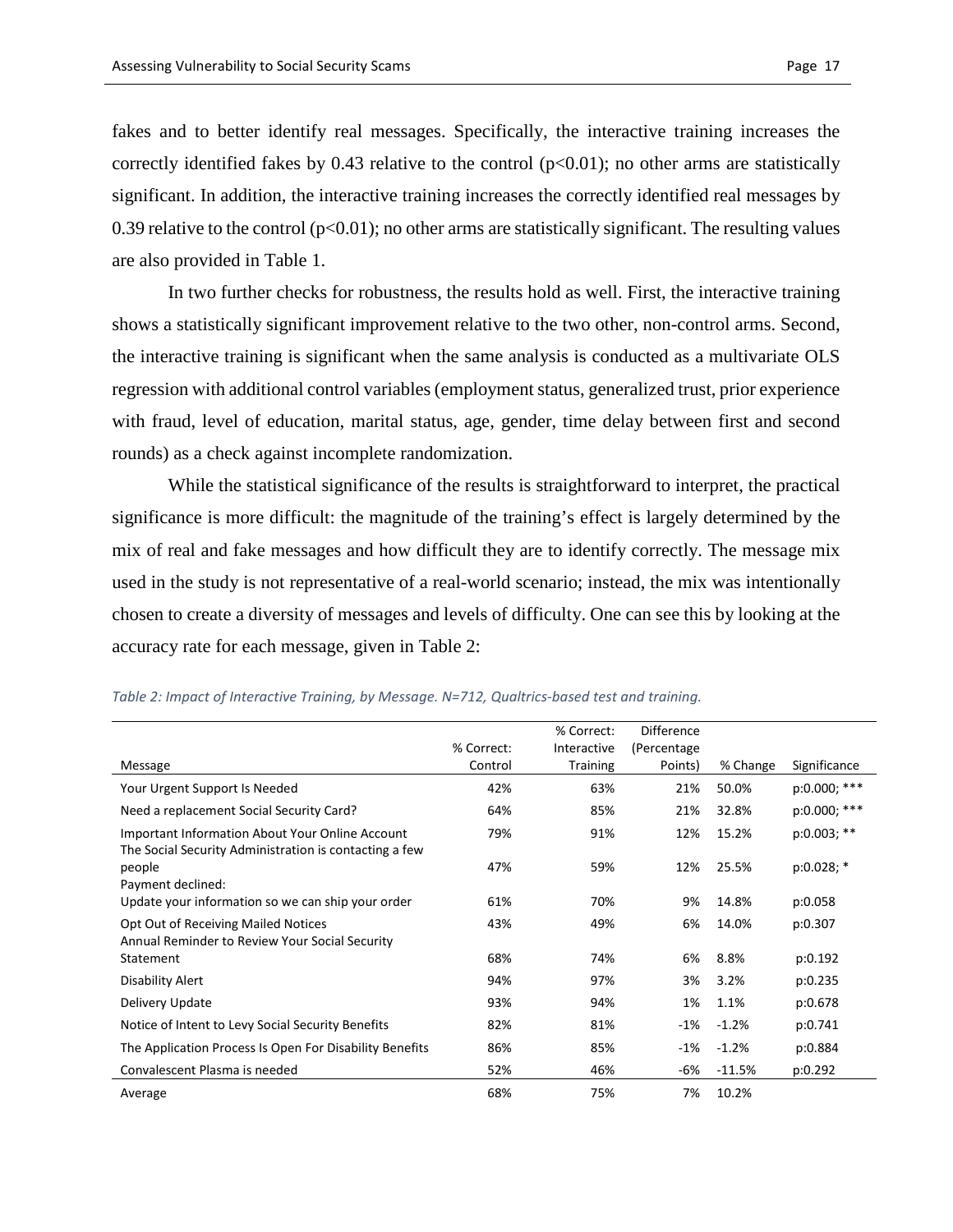*Symbols: \*\*\* p<0.001; \*\* p<0.01; \* p<0.05. Two-sided test of proportions (z test) on the number of communications correctly identified, relative to the control condition.* 

There is a wide variation in both the baseline rates of correct answers in the control condition (from 42% to 92%). This represents the level of difficulty of the message. There is also a wide variation in the impact of the training, from 21 percentage points (statistically significant) to a -6% percentage point *decrease* (not statistically significant, and likely noise). An analysis of the average impact alone does not capture that variation adequately. Again, this variation is intentional and useful for the study since it allows us to better understand the *types* of messages for which the training is effective; we analyze those questions in subsequent sections of the report. In terms of practical significance, we can say that the training, when it has a statistically significant impact, boosts correct responses from 12 to 21 percentage points (a 15% to 50% difference). Across this *particular mix of messages*, there is a statistically significant impact of 7 percentage points or a 10% increase in correct answers.

### **4.2 Research Question 2: Does the impact of the training, if any, generalize across communication mediums (email to SMS, or email to Letter)?**

The interactive training focused on email communications, with five emails. It also included one SSA letter to broaden the participants' awareness. The testing process included eight emails (primary training), two letters (partial training), and two SMSes (no training). Table 3 below shows the experimental results by medium of communication.

*Table 3: Results for Research Question 2, Does the impact of the training generalize across communication mediums?* 

| Outcome                 | Control    | <b>Written Tips</b> | <b>Existing Communication</b> | Interactive Training |
|-------------------------|------------|---------------------|-------------------------------|----------------------|
| Number Emails Correctly | 5.36(1.51) | 5.46(1.49)          | 5.20(1.47)                    | $6.10(1.40)$ ***     |
| Labeled                 |            |                     |                               |                      |
| Number SMSes Correct    | 1.46(0.53) | 1.40(0.52)          | 1.41(0.55)                    | 1.43(0.52)           |
| Number Letters Correct  | 1.29(0.59) | 1.24(0.58)          | 1.31(0.55)                    | 1.40(0.61)           |

*N=712, Qualtrics-based test and training. Values shown in the format: average (standard deviation).* 

*Symbols: \*\*\* p<0.001; \*\* p<0.01; \* p<0.05. Two-sided t-test, relative to the control condition. With Holm (Bonferroni) adjustment, the results are still significant (alpha of 5%).* 

The primary effect of the interactive training is on the emails: with a boost of 0.74 messages correctly identified ( $p<0.001$ ). For letters, there is suggestive evidence ( $p=1$ ), that perhaps would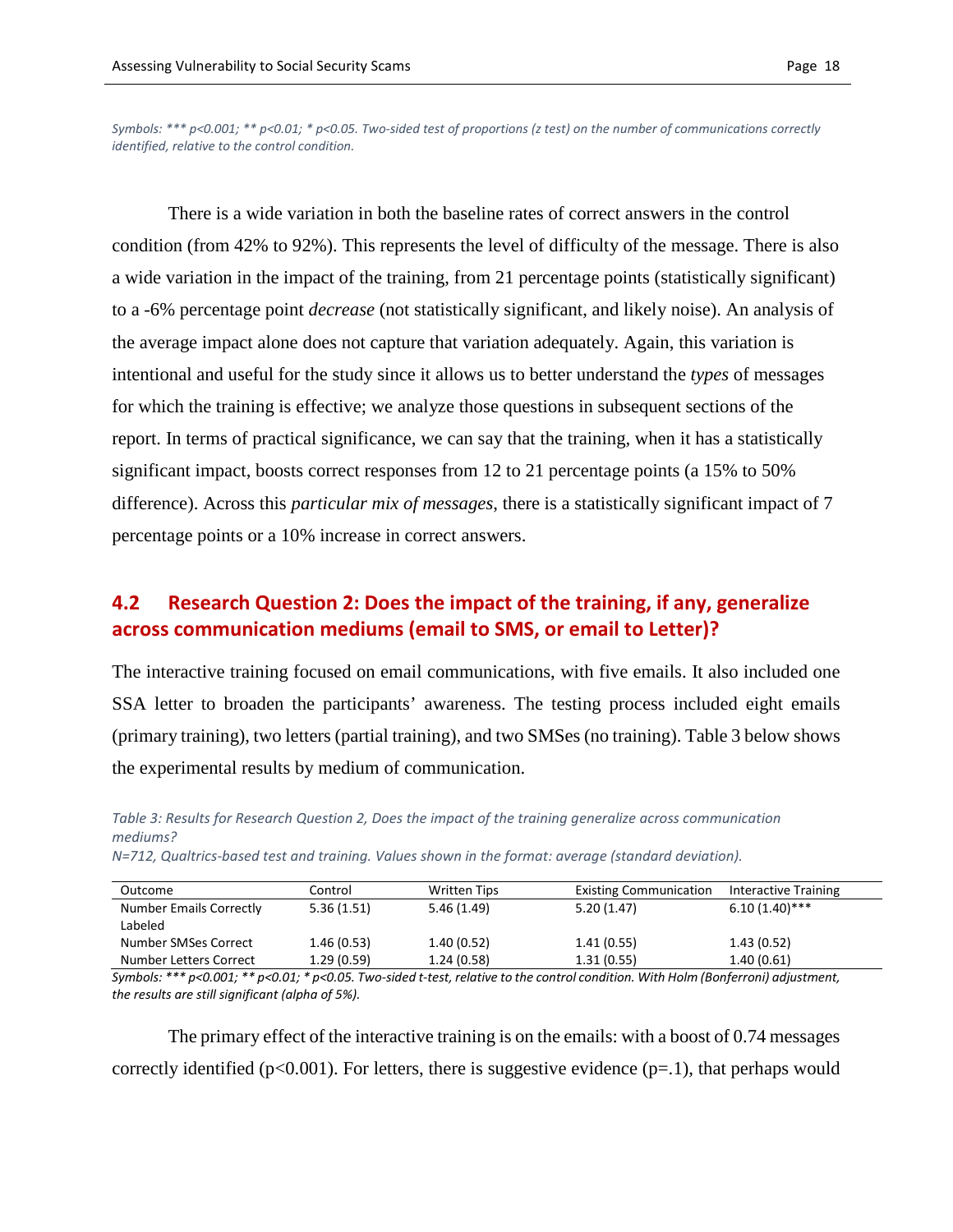be statistically meaningful if more letters had been included in the training and test processes. For SMSes, there was no effect.

Thus, it appears that the training works for the communication medium people are trained on, but not others. That should not be surprising, given some of the most important techniques participants learned to identify scams are specific to the email: hovering over URLs and looking at email's headers, for example. These techniques are irrelevant for letters and not supported by most SMS applications.

In case of incomplete randomization, the research team also ran the analysis as a regression with additional controls for gender, age (quadratic), log income, years of education, employment status, prior loss of money to fraud, and generalized trust score. The average treatment effect of the experiment is slightly larger than presented above (0.75 additional messages correct), and similarly, it is statistically significant.

### **4.3 Research Question 3: Does the impact of the training, if any, generalize across who is being impersonated?**

The training process included only messages from (or appearing to come from) the Social Security Administration. The test included messages both from the Social Security Administration and from other parties: the Red Cross and Amazon. Amazon impostor scams have increased in frequency dramatically in 2021, with 100 to 150 million calls per month observed in February, March, and April of 2021 (YouMail 2021). We can see in Table 4 that the impact of the training does generalize to non-SSA related messages.

*Table 4: Results for Research Question 3, Does the impact of the training generalize across the content of the imposter scam?* 

| N=712, Qualtrics-based test and training. Values shown in the format: average (standard deviation). |  |
|-----------------------------------------------------------------------------------------------------|--|
|-----------------------------------------------------------------------------------------------------|--|

| Outcome                        | Control    | <b>Written Tips</b> | <b>Existing Communication</b> | Interactive Training |
|--------------------------------|------------|---------------------|-------------------------------|----------------------|
| Number Correctly Labeled:      |            |                     |                               |                      |
| <b>SSA</b>                     | 3.99(1.09) | 4.04(1.04)          | 3.82(1.14)                    | $4.44(1.09)$ ***     |
| Number Correctly Labeled:      |            |                     |                               |                      |
| Non-SSA                        | 4.12(1.25) | 4.06(1.17)          | 4.10(1.07)                    | $4.49(1.02)$ **      |
| <b>Number Emails Correctly</b> |            |                     |                               |                      |
| Labeled: SSA                   | 1.76(0.83) | 1.83(0.91)          | 1.60(0.93)                    | $2.08(0.82)$ ***     |
| <b>Number Emails Correctly</b> |            |                     |                               |                      |
| Labeled: Non-SSA               | 3.61(1.12) | 3.64(1.05)          | 3.60(1.01)                    | $4.03(0.95)$ ***     |

*Symbols: \*\*\* p<0.001; \*\* p<0.01; \* p<0.05. Two-sided t-test, relative to the control condition. With Holm (Bonferroni) adjustment, the results are still significant (alpha of 5%).*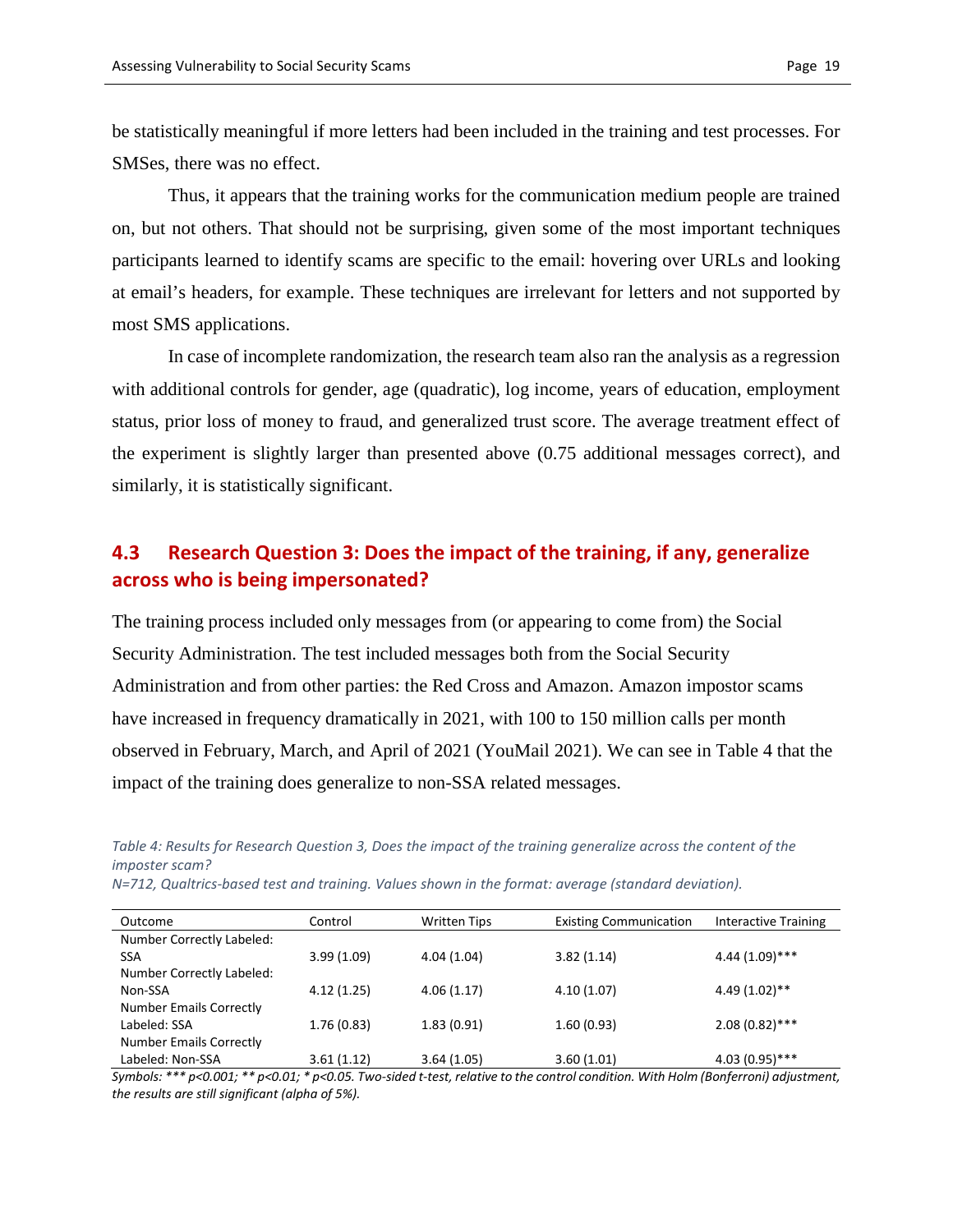$\overline{a}$ 

# **4.4 Research Question 4: Does the impact of the training, if any, generalize across user interfaces?**

The results discussed thus far used Qualtrics for both the training and testing process. The next study uses Qualtrics for the training, but the Rainloop platform (discussed above) for the test. This study entails a 1,500 person nationally representative survey, with participants randomly assigned into two groups<sup>[6](#page-19-0)</sup>: a two-week delay period and a four-week delay period. Here, the results are drawn from the first wave, a two-week delay with 533 people who completed both the test and training parts of the study and passed the attention checks.

This study differs from the prior work in two important ways. First, in using Rainloop, we can analyze the generalizability of the training to a very different visual design and user interface: one intentionally designed to mimic a standard email reader. Second, in Rainloop's preview pane, the senders are identified by their names only and not by their email domain. This is the standard practice in email readers such as Gmail but was not the case in either the training or Qualtricsbased test. In testing Rainloop, the authors discovered that it was trivially easy for participants to spot the fakes when the email domain was displayed in the preview pane.<sup>[7](#page-19-1),[8](#page-19-2)</sup> Thus, the team switched to a more realistic, name-only display of the sender.

<span id="page-19-0"></span> $6$  The researchers started a 2,000-respondent sample with Dynata using the Rainloop platform before realizing that Dynata had significant data quality issues. Dynata is a global market research company originally founded in 1999 and previously known as Research Now Survey Sampling International (SSI). It is a long-standing provider of market research tools and survey participants, including for academic studies. Whereas the prior Prolific study had a 68 percent second-round completion rate (68 percent of people who started the first study completed through the end of the second study with apparently valid data), the study with Dynata had a 15 percent second-round completion rate. The main reason, however, is that only 24 percent of those who started the second round provided valid data: most of them simply did not open the test emails, as instructed. For the few who remained, their data appears to be highly noisy. We had to discard the data from Dynata altogether.<br><sup>7</sup> Specifically, when the domains for each message are displayed altogether, it is clear that some are from a .gov

<span id="page-19-1"></span>domain while others are not. The Qualtrics-based test displayed messages on separate pages, making it more difficult to notice such inconsistencies. Again, in a live email environment the domains would not be displayed together; hence, the design change made it more realistic.

<span id="page-19-2"></span><sup>&</sup>lt;sup>8</sup> The team ran a non-representative sample of 438 participants from Prolific (Sample '5P', as described in Appendix A) through the original Rainloop design with sender domains with one key finding: both the interactive training and the non-interactive written tips had a statistically significant effect on currently identifying emails (with no effect on Letters or SMSs). There was no statistically significant difference between the interactive training and written tips.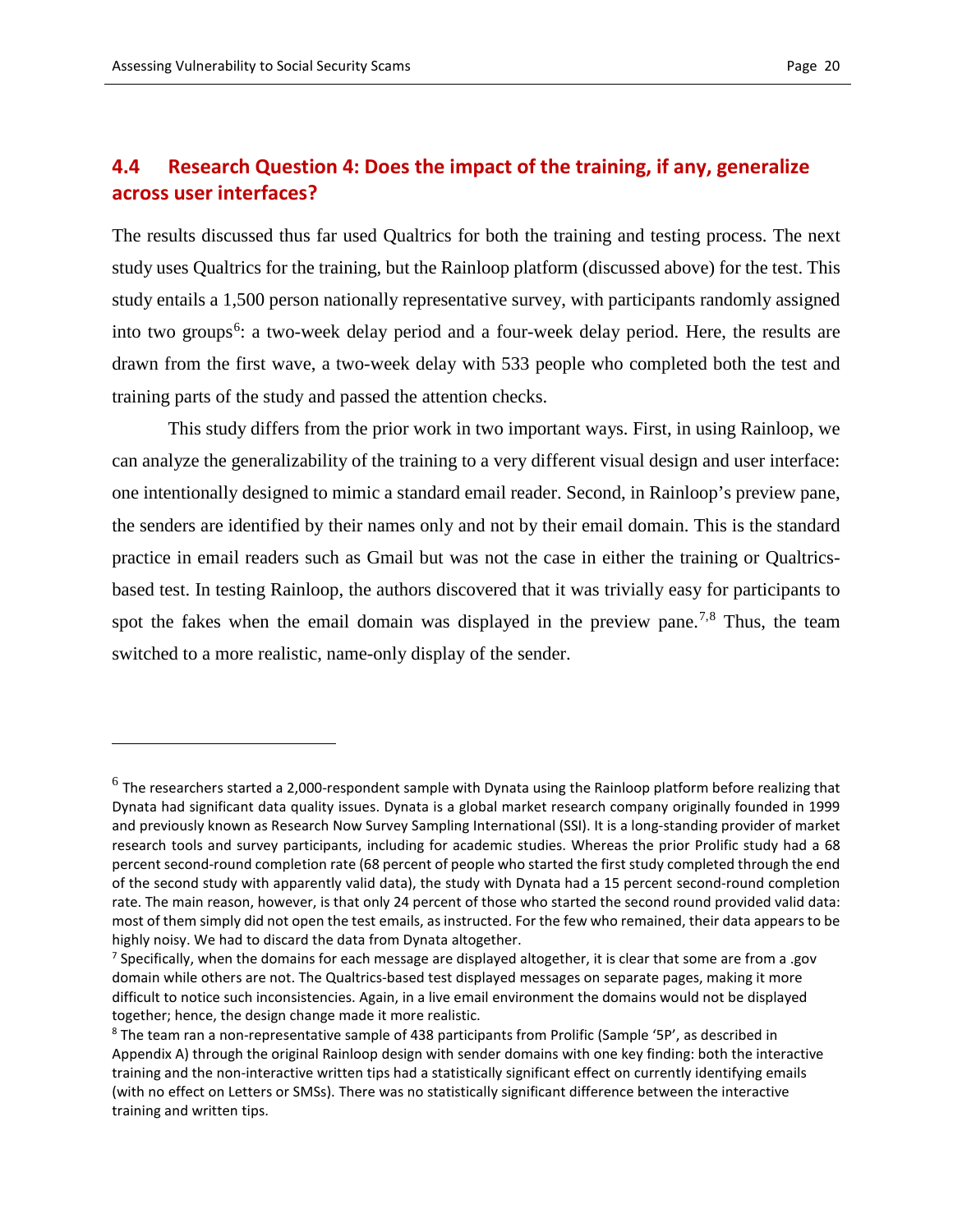$\overline{a}$ 

The results in Rainloop are quite similar as for the previous Qualtrics study and are provided in Table 5. The practically and statistically significant impact of interactive training remains with a different user interface. This suggests that the lessons are not specific to the training environment and provide broader protection. As before, we find that the impact occurs especially with emails: participants learn how to identify fraudulent and real emails correctly, but not SMSes or letters.

*Table 5: Results for Research Question 4, Does the impact of the training, if any, generalize across user interfaces? N=533 completes, Qualtrics-based test and Rainloop-based training. Values shown in the format: average (standard deviation).* 

| Outcome                                    | Control    | <b>Written Tips</b> | <b>Existing Communication</b> | <b>Interactive Training</b> |
|--------------------------------------------|------------|---------------------|-------------------------------|-----------------------------|
| Number of Communications Correctly Labeled | 7.38(1.90) | 7.48 (1.90)         | 7.49(1.85)                    | $8.09(2.01)$ **             |
| Number of Fake Communications Labeled Real | 3.06(1.73) | 2.85(1.71)          | 2.86(1.69)                    | $2.50(1.81)$ **             |
| Number of Real Communications Labeled Fake | 1.45(1.14) | 1.41(1.03)          | 1.44(1.05)                    | 1.27(1.02)                  |
| Number Emails Correctly Labeled            | 4.68(1.48) | 4.91(1.65)          | 4.88(1.43)                    | $5.41(1.79)$ ***            |
| Number SMSes Labeled                       | 1.50(0.59) | 1.42(0.64)          | $1.34(0.68)$ *                | 1.40(0.57)                  |
| Number Letters Labeled                     | 1.20(0.69) | 1.16(0.68)          | 1.28(0.75)                    | 1.27(0.63)                  |

*Symbols: \*\*\* p<0.001; \*\* p<0.01; \* p<0.05. Two-sided t-test, relative to the control condition.* 

The Rainloop platform also allows us to track individual actions in detail. For example, in the interactive training, participants opened and reviewed twice as many email headers as in the control group (2.36 versus 1.12;  $p<0.01$ ). One of the key lessons taught during the interactive training is to review the email headers.

### **4.5 Research Question 5: How quickly does the effectiveness, if any, of the training dissipate over time?**

Within the Qualtrics-based study, the authors included two different delay periods between the test and control. Participants were recruited for the training process and then were randomly invited to participate in the testing process either three days from the start of the training recruitment or ten days after. However, the nature of online recruitment makes this process imprecise – since once a study is posted for participants, participants can read that notice and decide to complete the study whenever they like. The actual, realized delay period between the training and the test ranged between 1.3 days to 12.8 days. $9$ 

<span id="page-20-0"></span> $9$  Even though the test was first posted three days after the training, a small number of people took the training late then took the test shortly afterward.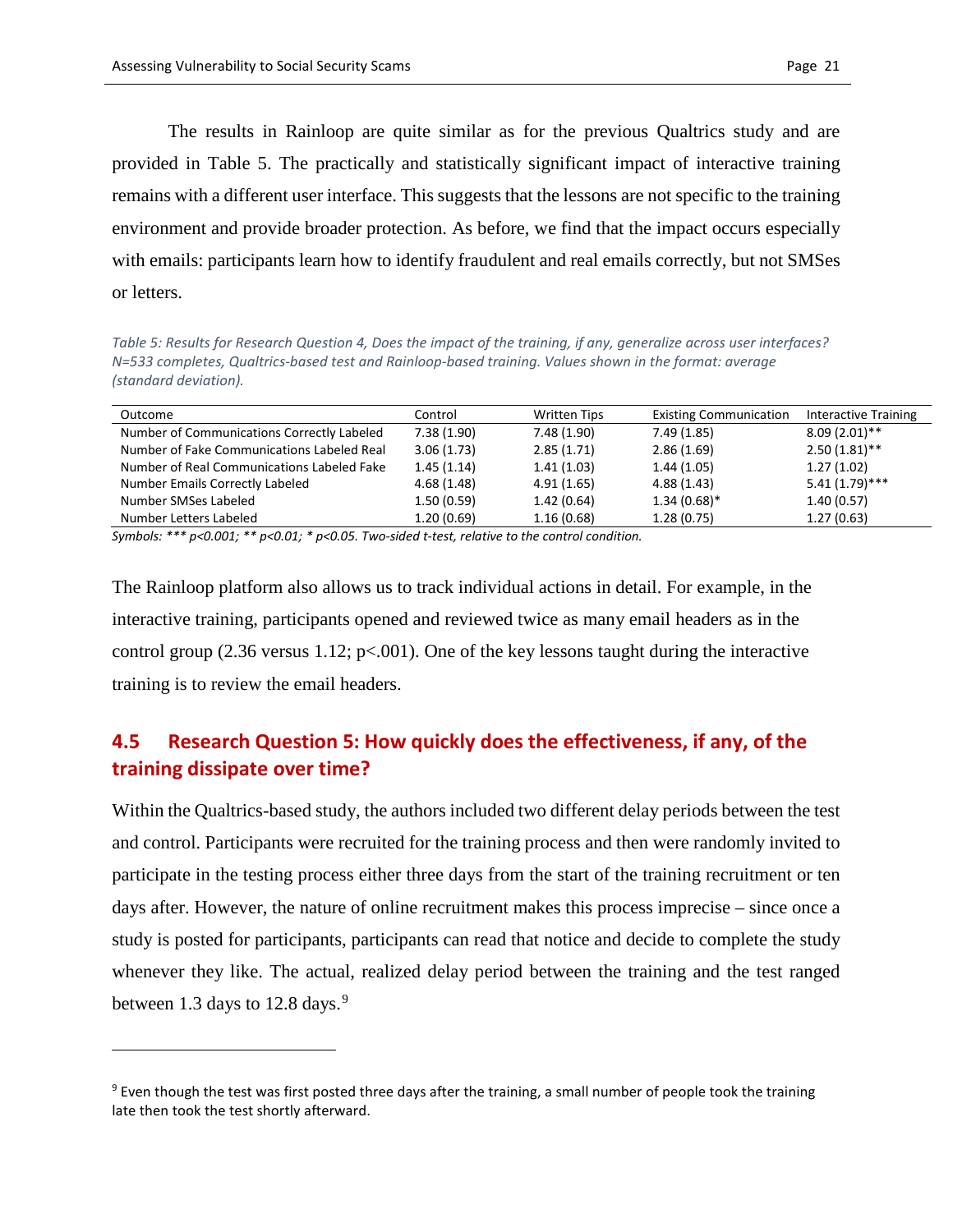This participant choice complicates our analysis on the test delay because it introduces a confounder into an otherwise clean experiment: there is likely an unseen omitted variable (personal characteristics) that both cause the person to select a certain delay period and respond differentially to the training. Only at the aggregate level (across all delay periods) does the randomization process holds and one can trust the results given above.

Given those caveats, one can estimate the effect of the training test delay by grouping people into two waves: those who were (randomly selected to be) *invited* to participate in the test three days after the start of the training and those who were invited to participate ten days after.

In this initial analysis, the effect of interactive training diminishes with time. In the first group, with a median actual delay period between of 3.5 days between the training and the test, the training increased the number of correct answers by 1.1 ( $p<0.001$ ). In the second group, with a median realized delay period of 11.5 days, the training increased the number of correct answers by 0.56 (p=0.02). Both are practically and statistically significant, and no other arms showed a statistically significant effect, but the effect wanes by the second period.

Another way of analyzing the effect of time is to look at the interaction effect between the experimental arm and the Wave, along with additional control for the time delay between the treatment and test. The OLS regression uses the following form:

*Num Emails Correct = β0+ β1 ReceivedTips + β2 ReceivedExistingCommunication + β3 ReceivedInteractiveTraining + β4 Wave + β5 ReceivedTips\*Wave + β6 ReceivedExistingCommunication\*Wave + β7 ReceivedInteractiveTraining\*Wave + β8 DaysFromTrainingToTest + ε*

The results show that none of the coefficients are statistically significant, except for the previously discussed effect of the training itself (here:  $\beta_3 = .99$ ; p<0.001). There are hints of a negative effect on the Wave (the more time elapsed between the invitations, correct answers decrease) and a positive effect on days between training and test (the longer people took to respond to the invitation, the more correct answers). Both are not statistically significant, however.

In a second test of the effect of time delays, we extended the Rainloop test mentioned above to include an additional 692 (randomly selected) participants were invited to take the test module four weeks after their training. Only 434 completed the training module and passed the attention check, which serves as a warning sign that the results may be skewed towards participants who are frequent users of Prolific and still active on the site four weeks later. That said, the results are in line with the earlier time-delay test and show an additional decrease in the effect. Specifically,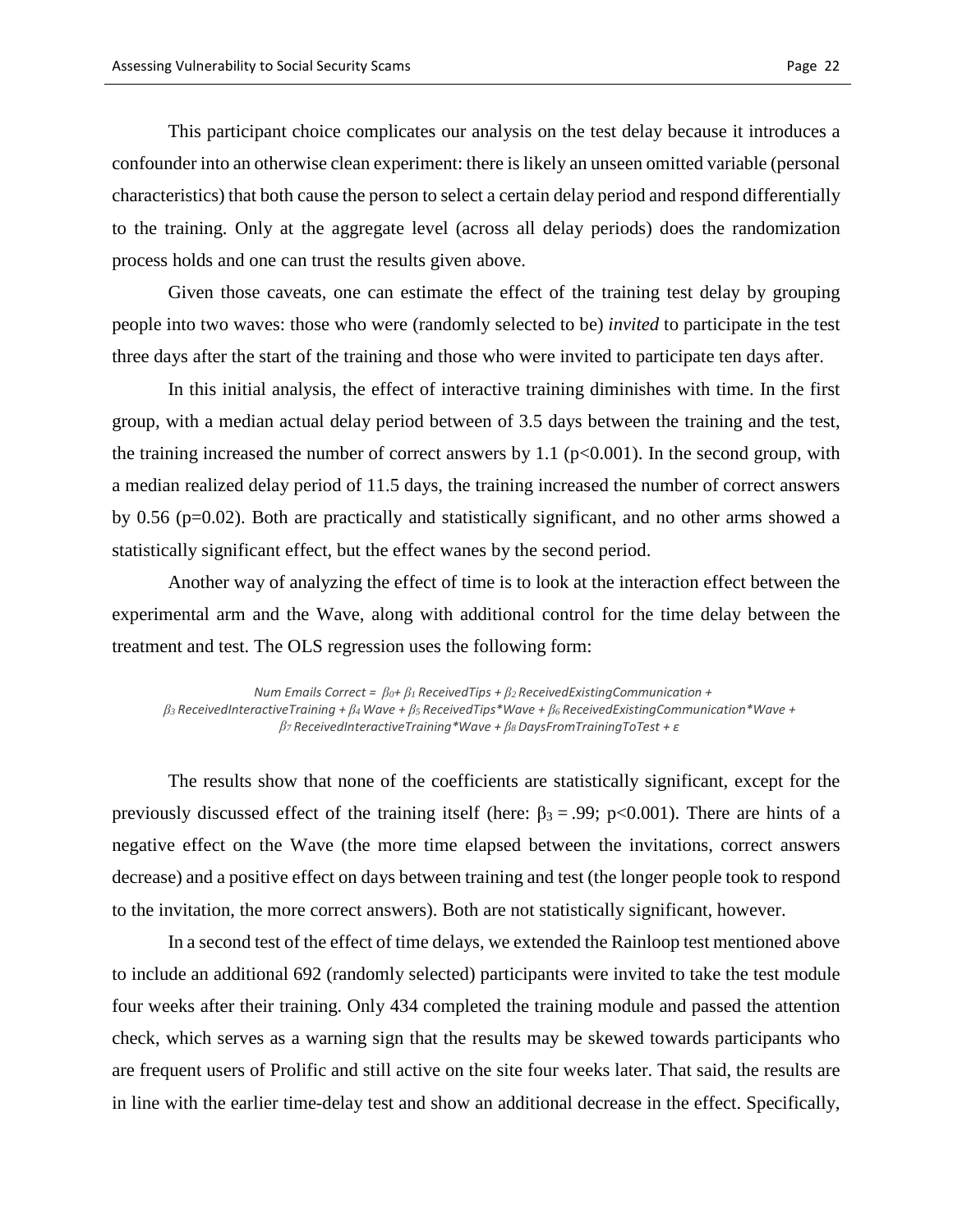the results for the interactive training show an average improvement over all other arms, but the results are no longer statistically significant. Further work is certainly needed, but the results thus far indicate what one would expect: the impact of the training appears to decay over time.

### **4.6 Research Question 6: What personal characteristics predict fraud susceptibility?**

Within a respondent's incorrect answers, we can separate two effects: the effects of fraud susceptibility (labeling a fake message as real) and undue distrust (labeling real messages as fake).

As noted above, a challenge in the existing literature on fraud susceptibility is that it is observational: it relies on the self-selected responses of individuals who were (selectively) targeted by fraudsters, (selectively) tricked by the fraud attempt, (selectively) who knew they were targeted by fraud, and (selectively) reported the fraud attempt. Only the second stage – being tricked by the fraud – is truly fraud susceptibility; the others are practically important but distinct elements of the fraud ecosystem.

This study allows us to look at the problem from a very different angle; a nationally representative sample, shows who is tricked by the fraud attempt and removes the other confounding factors. To do so, we run a series of analyses on the number of fraudulent messages that participants labeled as real. To be clear, this is an exploratory analysis and not a theoretically driven, pre-registered test of hypotheses. The existing literature indicated that age and generalized trust might be factors, but we (the authors of this report) did not have a sufficient basis to preregister a set of hypotheses. Thus, this analysis can point us to additional research but should not be taken as definitive. Now that the caveats have been properly covered, Table 6 provides the results.

| Variable                              | Coefficient | <b>Standard Error</b> | P>  t |
|---------------------------------------|-------------|-----------------------|-------|
| Intercept                             | 5.31        | 0.75                  | 0.000 |
| <b>Received Tips</b>                  | $-0.05$     | 0.15                  | 0.764 |
| Received Existing Communication       | 0.15        | 0.16                  | 0.327 |
| <b>Received Interactive Training</b>  | $-0.41$     | 0.15                  | 0.008 |
| <b>Employment Status = Retired</b>    | 0.08        | 0.18                  | 0.655 |
| <b>Employment Status = Unemployed</b> | 0.10        | 0.13                  | 0.455 |
| Lost Money To Fraud                   | $-0.16$     | 0.35                  | 0.655 |
| Days From Training To Test            | $-0.01$     | 0.02                  | 0.683 |
| <b>Generalized Trust Score</b>        | $-0.06$     | 0.04                  | 0.146 |

*Table 6: Exploratory Regression of Personal Characteristics on Fraud Susceptibility N=712, Qualtrics-based test and training. Values shown in the format: average (standard deviation).*

Log(Income) 0.08 0.08 0.267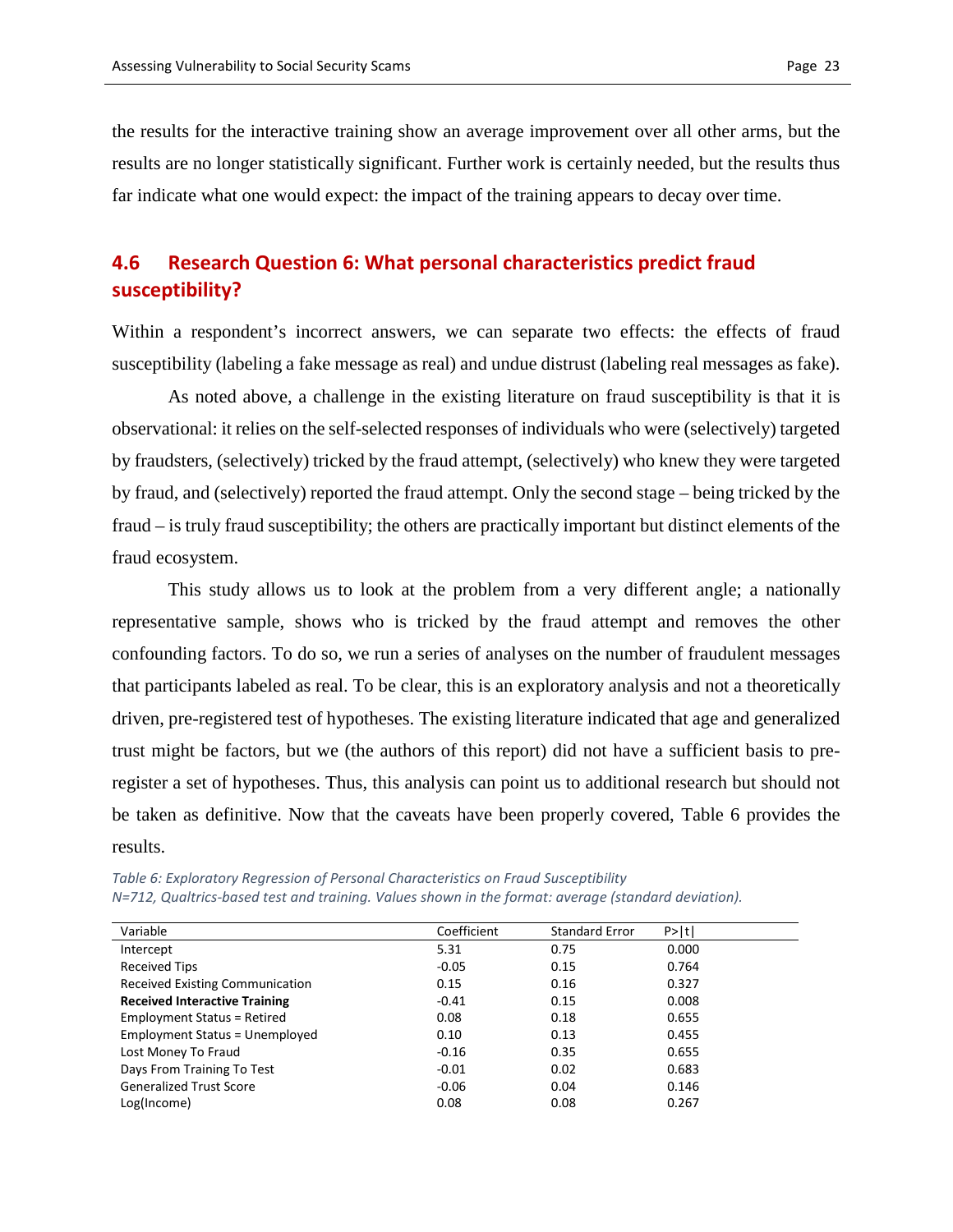| <b>Years of Education</b>                 | $-0.06$ | 0.03 | 0.024 |  |
|-------------------------------------------|---------|------|-------|--|
| Married [Married=1; Not = $0$ ]           | 0.10    | 0.13 | 0.441 |  |
| Age                                       | $-0.10$ | 0.03 | 0.000 |  |
| Age <sup>^2</sup>                         | 0.00    | 0.00 | 0.001 |  |
| Gender [Female=1; Male=0]                 | 0.01    | 0.11 | 0.899 |  |
| Time Used to Complete the Test (Quantile) | $-0.05$ | 0.04 | 0.273 |  |

Here, we find that fraud susceptibility decreases with age, but with a curve: the peak of the curve (the least likely age to fall prey to fraud) is 53 years old, with a decrease of -2.7 fraudulent messages thought to be real, all else being equal. Before and after that age, the effect shrinks. People at 20 and age 89 are equally likely, all else constant, to fall prey to fraud. In addition, the effect of the interactive training remains, as expected. The only other new statistically significant finding we see is that susceptibility to fraud decreases with the person's years of education. Someone who has completed a four-year college is expected to fall prey to 1.01 fewer fraudulent messages, all else being equal.

Next, let us look at *undue distrust:* who tends to label real messages as fraudulent? For this, we run the same regression but change the dependent variable to the number of real messages thought to be fraudulent. The results can be found in Table 7.

| Variable                                  | Coefficient | <b>Standard Error</b> | P >  t |
|-------------------------------------------|-------------|-----------------------|--------|
| Intercept                                 | 2.21        | 0.58                  | 0.000  |
| <b>Received Tips</b>                      | 0.09        | 0.12                  | 0.446  |
| <b>Received Existing Communication</b>    | 0.02        | 0.12                  | 0.859  |
| <b>Received Interactive Training</b>      | $-0.38$     | 0.12                  | 0.002  |
| <b>Employment Status = Retired</b>        | $-0.06$     | 0.14                  | 0.692  |
| <b>Employment Status = Unemployed</b>     | $-0.16$     | 0.10                  | 0.123  |
| Lost Money To Fraud                       | $-0.13$     | 0.28                  | 0.637  |
| Days From Training To Test                | $-0.01$     | 0.01                  | 0.317  |
| <b>Generalized Trust Score</b>            | $-0.08$     | 0.03                  | 0.021  |
| Log(Income)                               | $-0.12$     | 0.06                  | 0.045  |
| <b>Years of Education</b>                 | $-0.02$     | 0.02                  | 0.452  |
| Married [Married=1; Not = $0$ ]           | 0.34        | 0.10                  | 0.001  |
| Age                                       | 0.01        | 0.02                  | 0.529  |
| Age <sup>^2</sup>                         | 0.00        | 0.00                  | 0.829  |
| Gender [Female=1; Male=0]                 | $-0.16$     | 0.09                  | 0.062  |
| Time Used to Complete the Test (Quantile) | $-0.04$     | 0.03                  | 0.219  |

*Table 7: Exploratory Regression of Personal Characteristics on Undue Distrust N=712, Qualtrics-based test and training. Values shown in the format: average (standard deviation).*

Here, we find that the 3-question generalized trust score is important: the higher one scores on generalized trust, the less likely they are to show undue, inaccurate distrust, all else being equal. Similarly, we find that women, all else being equal, are less likely to show undue distrust; men are more distrusting on this exercise. The higher the person's income, all else being equal,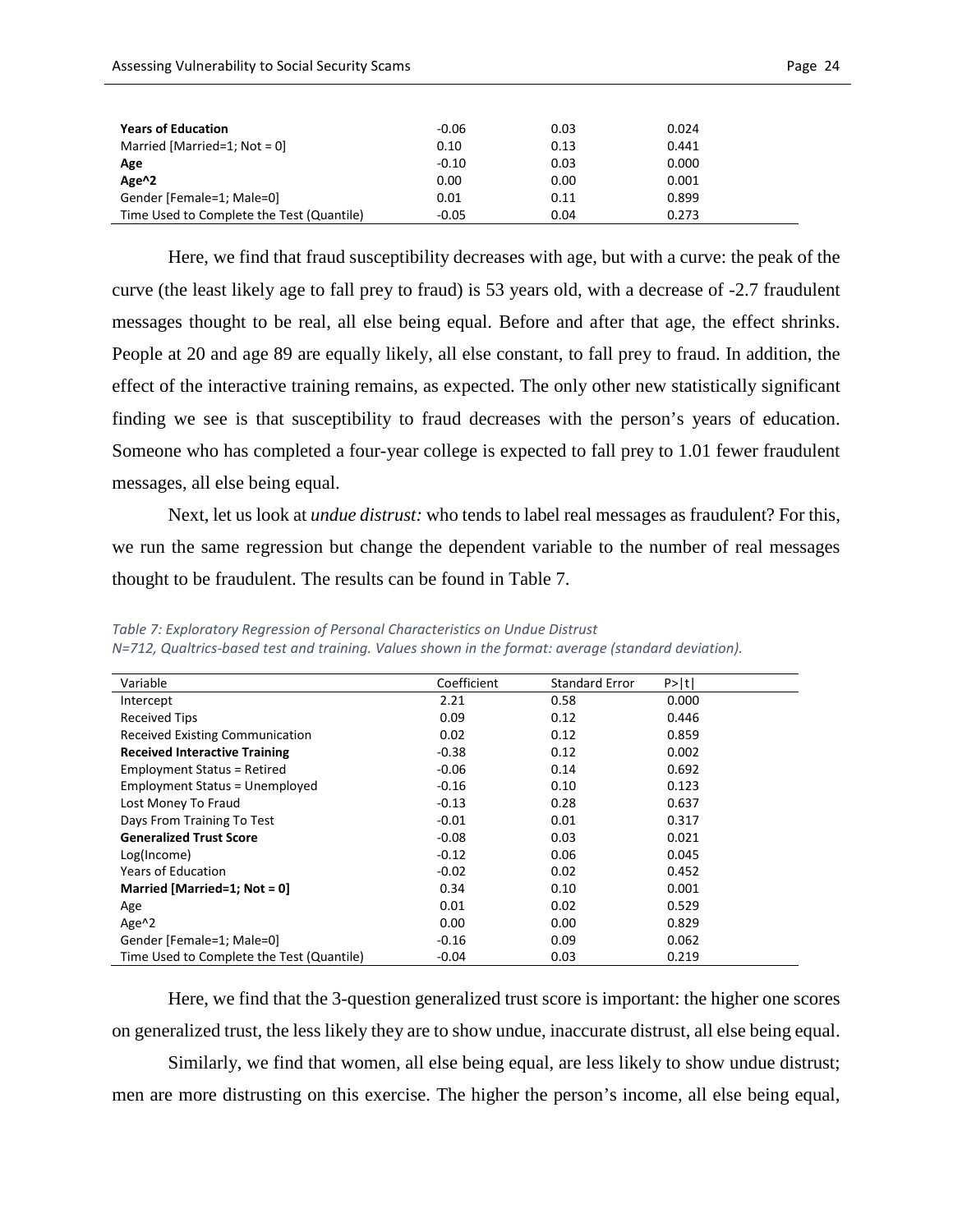the less undue distrust. Finally, people who are married show greater distrust. These results are fascinating and provide fodder for future analyses; remember, however, that this is an exploratory analysis, so we should be careful before drawing broad conclusions about society.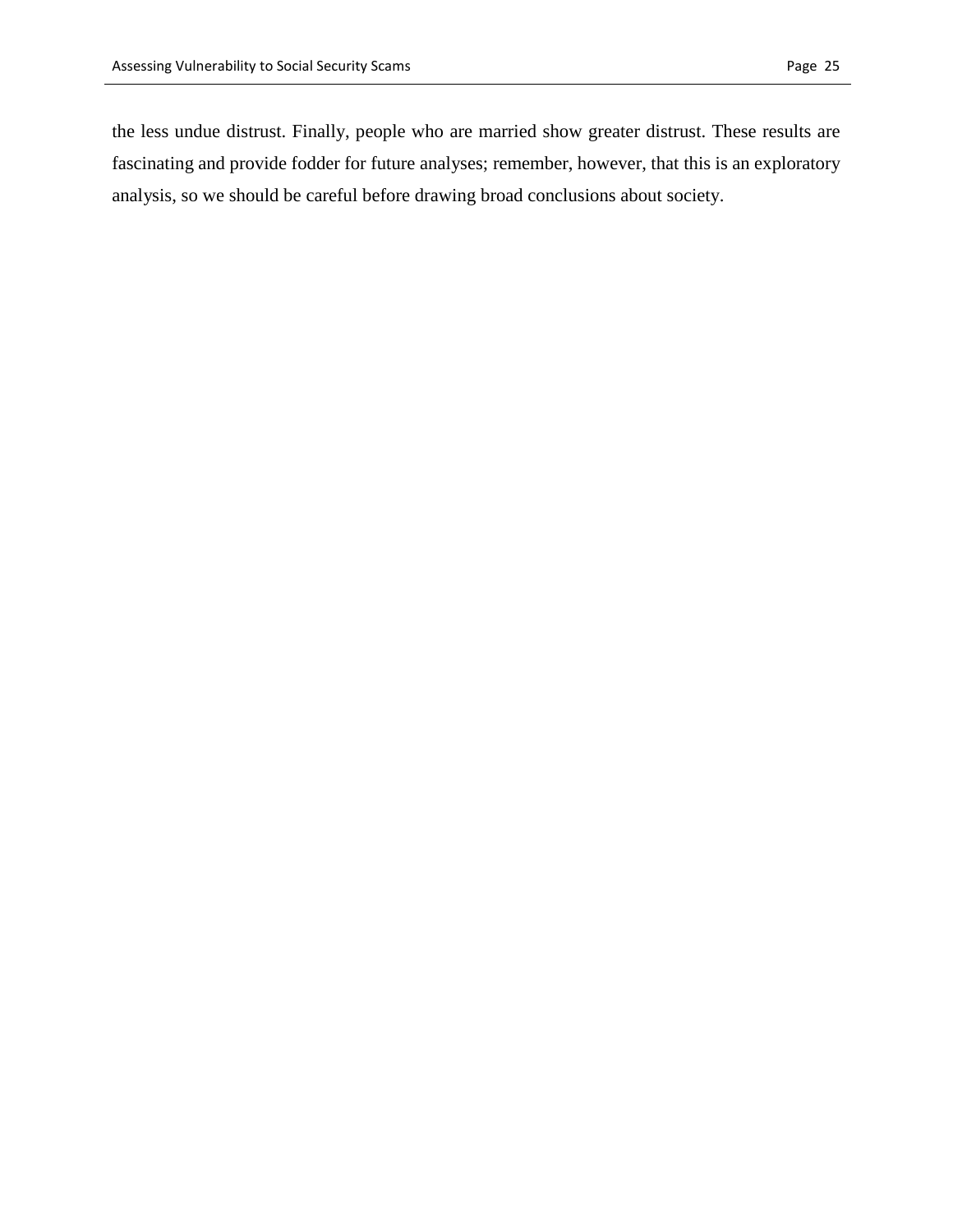### **5. Conclusion**

Fraud schemes and imposters that impersonate the Social Security Administration are a serious problem affecting millions of people in the United States. This study uses a set of randomized control trials to test the effectiveness of new and existing approaches to train people to spot fraud. An informational message currently used by the Social Security Administration to warn people about fraud shows no effect, nor does a set of written instructions on how to spot fraud.

The training that does show promise is an interactive training, in which individuals directly experience fraudulent communications and are *inoculated* against them. The interactive training provides a statistically significant improvement in the participant's ability to correctly identify communications as fraudulent or not. The average effect based on the particular mix of messages used in the study is seven percentage points (a 10% increase). In comparison, the effect for individual messages ranges from non-significant to 21 percentage points (up to a 50% increase from the control case).

The effect comes from teaching to people to detect fraudulent messages and teaching them to trust real messages. The training focuses on practical techniques to use with emails, and its impact is specific to that medium. There is no statistically significant effect for SMS or letters, which is not surprising since the techniques taught to identify fraudulent emails (looking at email headers and links) are not relevant for those mediums. The effect of the training generalizes to other user interfaces. A different email platform and user interface were used in one of the tests, with similar results. The effect of the training also can generalize to non-SSA messages; participants were able to correctly label fraudulent and real messages from the Amazon and Red Cross, for example. The duration of the training is limited though – decreasing after two weeks and losing statistical significance after four weeks.

In an exploratory analysis, the authors find that fraud susceptibility decreases with age but with a curve: the peak of the curve (the least likely age to fall prey to fraud) is 53 years old. Susceptibility to fraud also decreases with the person's years of education. Another exploratory analysis looks at who is subject to *undue distrust*, or when people tend to label real messages as fraudulent. Women, people with higher income, and those with higher scores on a generalized trust measure are all less prone to undue, inaccurate distrust.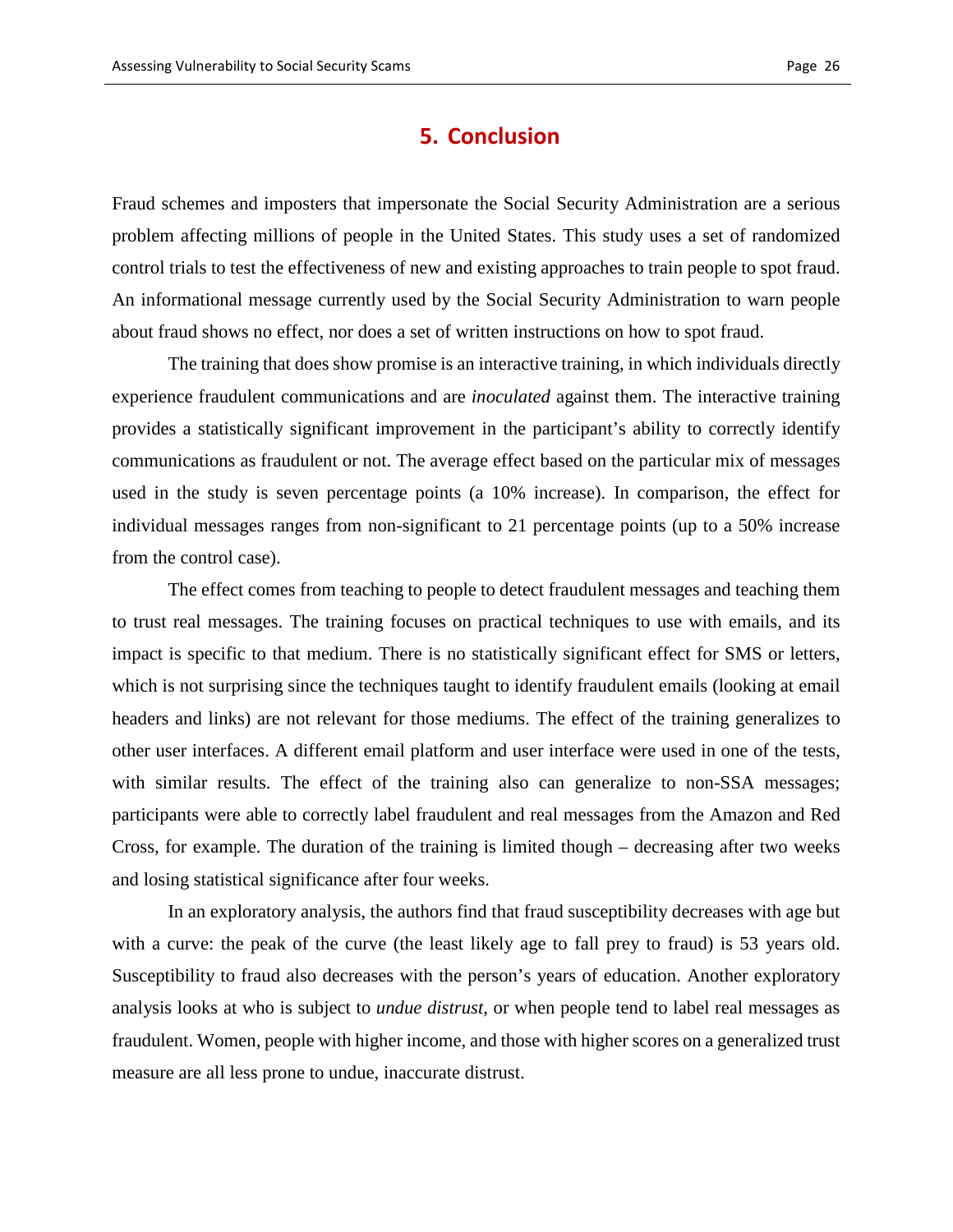$\overline{a}$ 

This study suggests that simple, online training programs can be designed to help reduce imposter scams. These interventions do not necessarily have to be expensive to be effective. For example, the training process used in this study took participants a median of 4.6 minutes to complete and was developed at a very low cost using a few hours of a professional designer's time. The primary cost to deploy this intervention at scale would be the cost of marketing it to individuals. If this training were added to existing interactions with the public, such as when people register on SocialSecurity.gov, the marketing cost would be minimal.

This study also points to many questions that still need to be explored in terms of optimal design and structuring interventions for multiple mediums through which fraudsters might seek to contact consumers. This research can be accomplished using this, or a similar, experimental research platform to provide rigorous results that have been difficult to obtain in the past using victim-reported fraud data.<sup>[10](#page-26-0)</sup>

<span id="page-26-0"></span><sup>&</sup>lt;sup>10</sup> To empower other researchers, all elements of the study are now Open Source: the two platforms developed to power the research, in Qualtrics and in Rainloop, the data resulting from the use of these platforms, and the code used to analyze the resulting data. Each of these are all freely available to the research community at the author's GitHub site, with accompanying documentation, at [https://github.com/sawendel/ssascams.](https://github.com/sawendel/ssascams) The authors look forward to an active conversation with other members of the research community so that we might together better tackle this significant threat to people's well-being and the proper functioning and success of government bodies such as the Social Security Administration.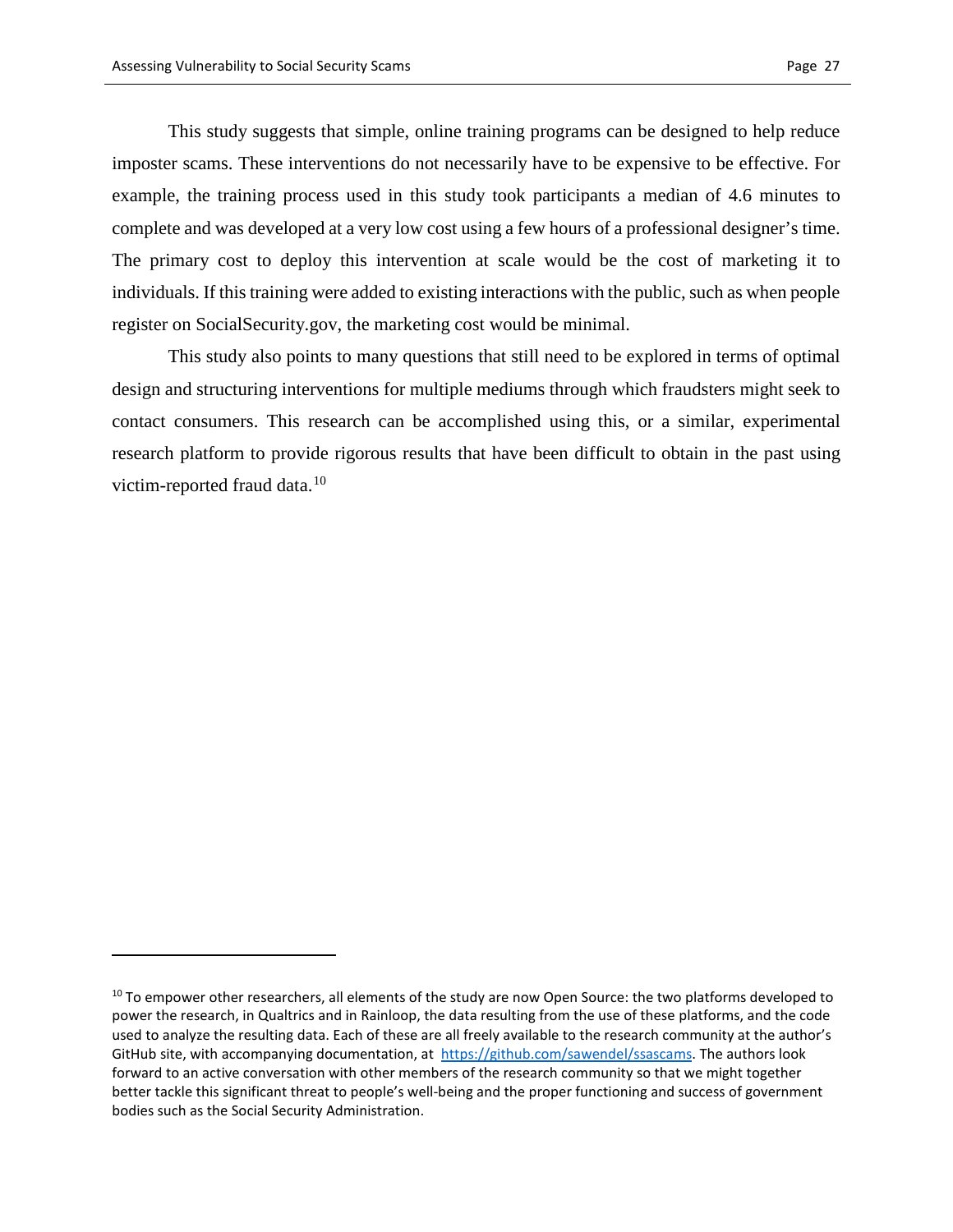# **6. References**

### **6.1 Research**

American Association of Retired Persons. 2019. "Social Security Scams." AARP. Accessed April 18, 2020. [http://www.aarp.org/money/scams-fraud/info-2019/social-security.html.](http://www.aarp.org/money/scams-fraud/info-2019/social-security.html)

Anandpara, Vivek, Andrew Dingman, Markus Jakobsson, Debin Liu, and Heather Roinestad. 2007. "Phishing IQ Tests Measure Fear, Not Ability." In *Financial Cryptography and Data Security*, edited by Sven Dietrich and Rachna Dhamija, 362–66. Lecture Notes in Computer Science. Berlin, Heidelberg: Springer. [https://doi.org/10.1007/978-3-540-77366-5\\_33.](https://doi.org/10.1007/978-3-540-77366-5_33)

Banas, John A., and Stephen A. Rains. 2010. "A Meta-Analysis of Research on Inoculation Theory." *Communication Monographs* 77 (3): 281–311. [https://doi.org/10.1080/03637751003758193.](https://doi.org/10.1080/03637751003758193)

Burnes, David, Charles R. Henderson, Christine Sheppard, Rebecca Zhao, Karl Pillemer, and Mark S. Lachs. 2017. "Prevalence of Financial Fraud and Scams Among Older Adults in the United States: A Systematic Review and Meta-Analysis." *American Journal of Public Health* 107 (8): e13–21. [https://doi.org/10.2105/AJPH.2017.303821.](https://doi.org/10.2105/AJPH.2017.303821)

Chen, Hongliang, Christopher E. Beaudoin, and Traci Hong. 2017. "Securing Online Privacy: An Empirical Test on Internet Scam Victimization, Online Privacy Concerns, and Privacy Protection Behaviors." *Computers in Human Behavior* 70 (May): 291–302. [https://doi.org/10.1016/j.chb.2017.01.003.](https://doi.org/10.1016/j.chb.2017.01.003)

Compton, Josh. 2013. "Inoculation Theory." In *The SAGE Handbook of Persuasion: Developments in Theory and Practice*, edited by James Price Dillard and Lijiang Shen, 220–37. Los Angeles: SAGE Publications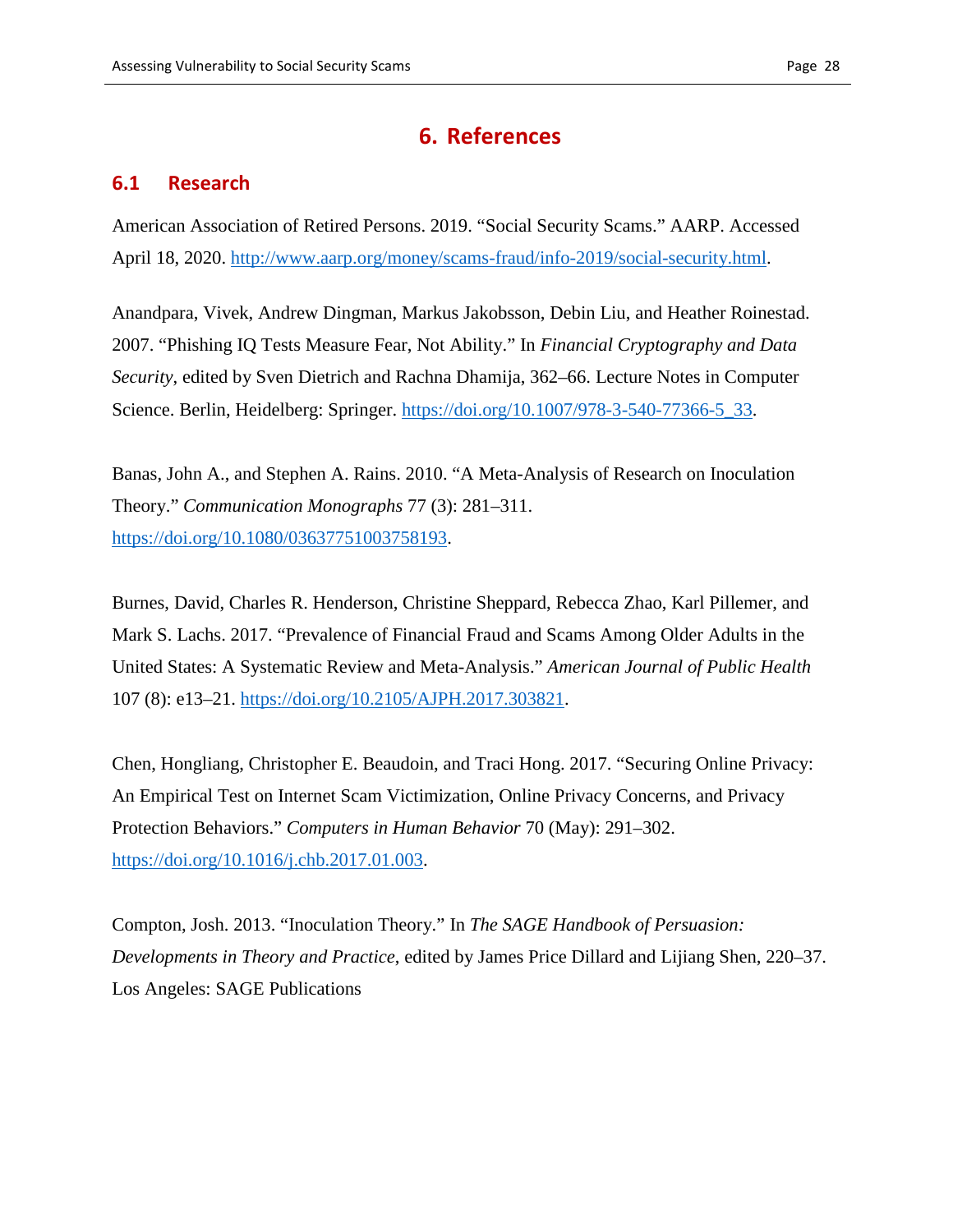Coppock, Alexander, and Oliver A. McClellan. 2019. "Validating the Demographic, Political, Psychological, and Experimental Results Obtained from a New Source of Online Survey Respondents." *Research & Politics* 6 (1). [https://doi.org/10.1177/2053168018822174.](https://doi.org/10.1177/2053168018822174)

Federal Bureau of Investigation: Internet Crime Compliant Center. 2021. "Internet Crime Report 2020." Accessed 16 September 2021.

[https://www.ic3.gov/Media/PDF/AnnualReport/2020\\_IC3Report.pdf.](https://www.ic3.gov/Media/PDF/AnnualReport/2020_IC3Report.pdf)

Federal Trade Commission. 2021. "Consumer Sentinel Network Data Book 2020." *Washington, DC*. Accessed 16 September 2021. [https://www.ftc.gov/reports/consumer-sentinel-network-data](https://www.ftc.gov/reports/consumer-sentinel-network-data-book-2020)[book-2020.](https://www.ftc.gov/reports/consumer-sentinel-network-data-book-2020)

FINRA Investor Education Foundation. 2013. "Financial Fraud and Fraud Susceptibility in the United States. Research Report from a 2012 National Survey." Applied Research and Consulting New York, NY. Accessed 16 September 2021.

[https://www.saveandinvest.org/sites/saveandinvest/files/Financial-Fraud-And-Fraud-](https://www.saveandinvest.org/sites/saveandinvest/files/Financial-Fraud-And-Fraud-Susceptibility-In-The-United-States.pdf)[Susceptibility-In-The-United-States.pdf.](https://www.saveandinvest.org/sites/saveandinvest/files/Financial-Fraud-And-Fraud-Susceptibility-In-The-United-States.pdf)

Fletcher, Emma. 2019. "Growing Wave of Social Security Imposters Overtakes IRS Scam." Federal Trade Commission. Last Updated 12 April 2019. [https://www.ftc.gov/news](https://www.ftc.gov/news-events/blogs/data-spotlight/2019/04/growing-wave-social-security-imposters-overtakes-irs-scam)[events/blogs/data-spotlight/2019/04/growing-wave-social-security-imposters-overtakes-irs-scam.](https://www.ftc.gov/news-events/blogs/data-spotlight/2019/04/growing-wave-social-security-imposters-overtakes-irs-scam)

Holtfreter, Kristy, Michael D. Reisig, and Travis C. Pratt. 2008. "Low Self-Control, Routine Activities, and Fraud Victimization\*." *Criminology* 46 (1): 189–220. [https://doi.org/10.1111/j.1745-9125.2008.00101.x.](https://doi.org/10.1111/j.1745-9125.2008.00101.x)

KLEW. 2020. "Scam Alert: Phishing Email Appears to Come from Social Security Administration." Last Updated 6 May 2020. [https://klewtv.com/news/local/scam-alert-phishing](https://klewtv.com/news/local/scam-alert-phishing-email-appears-to-come-from-social-security-administration)[email-appears-to-come-from-social-security-administration.](https://klewtv.com/news/local/scam-alert-phishing-email-appears-to-come-from-social-security-administration)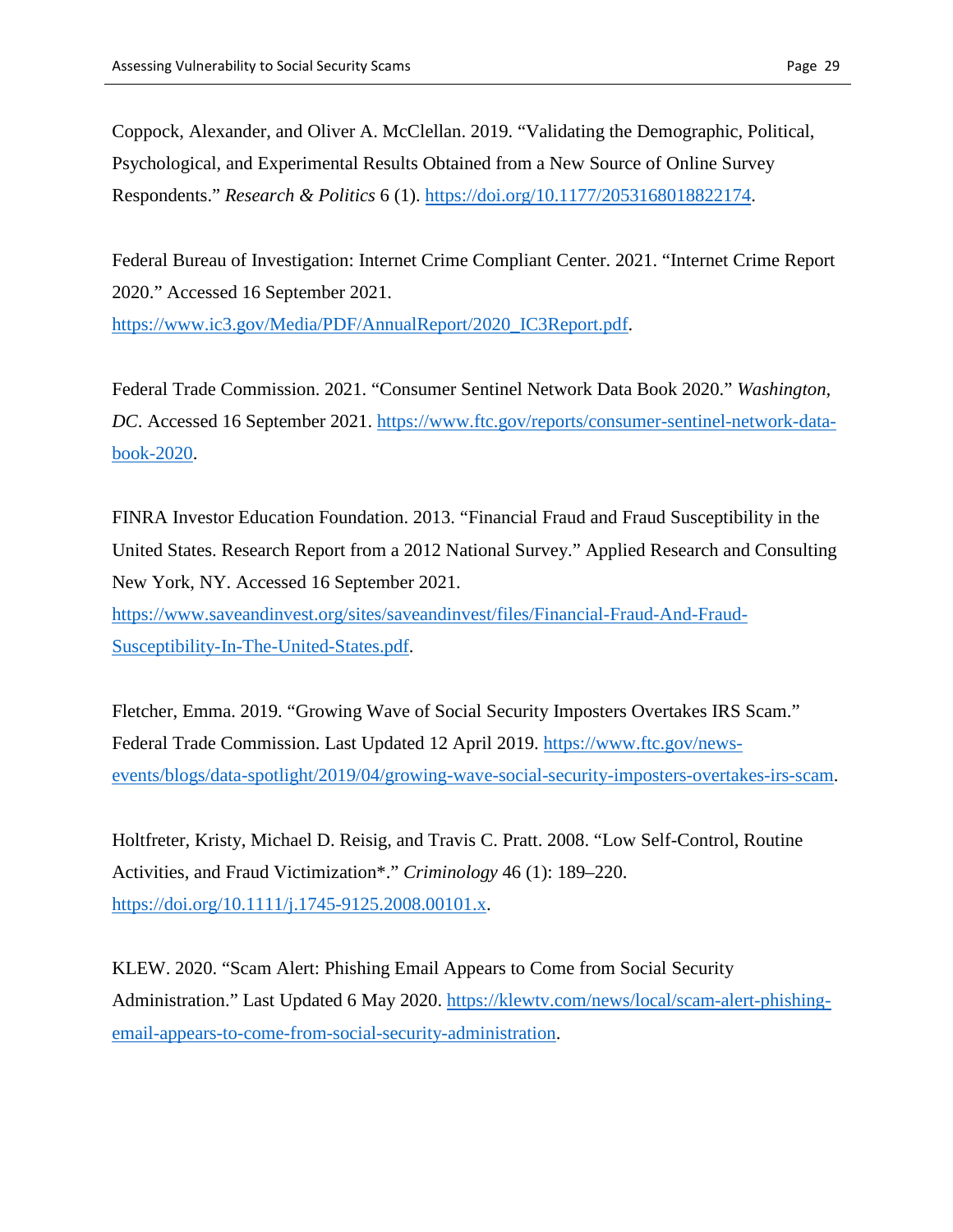Leach, Jennifer. 2018. "Fake Calls about Your SSN." Consumer Information. Last Updated 12 December 2018. [https://www.consumer.ftc.gov/blog/2018/12/fake-calls-about-your-ssn.](https://www.consumer.ftc.gov/blog/2018/12/fake-calls-about-your-ssn)

McGuire, William J. 1961. "The Effectiveness of Supportive and Refutational Defenses in Immunizing and Restoring Beliefs Against Persuasion." *Sociometry* 24 (2): 184–97. [https://doi.org/10.2307/2786067.](https://doi.org/10.2307/2786067)

McGuire, William J, CC Haaland, and WO Kaelber. 1964. "Inducing Resistance to Persuasion. Some Contemporary Approaches." In *Advances in Experimental Social Psychology*, edited by Leonard Berkowitz, 1:191–229.

Muscat, Glenn, Marianne James, and Adam Graycar. 2002. "Older People and Consumer Fraud." 220. Trends & Issues in Crime and Criminal Justice. Canberra: Australian Institute of Criminology. [http://www.aic.gov.au/publications/tandi/ti220.pdf.](http://www.aic.gov.au/publications/tandi/ti220.pdf)

Roozenbeek, Jon, and Sander van der Linden. 2019. "Fake News Game Confers Psychological Resistance against Online Misinformation." *Palgrave Communications* 5 (1): 1–10. [https://doi.org/10.1057/s41599-019-0279-9.](https://doi.org/10.1057/s41599-019-0279-9)

Saleh, Nabil F., Jon Roozenbeek, Fadi A. Makki, William P. Mcclanahan, and Sander Van Der Linden. 2021. "Active Inoculation Boosts Attitudinal Resistance against Extremist Persuasion Techniques: A Novel Approach towards the Prevention of Violent Extremism." *Behavioural Public Policy*, 1–24. [https://doi.org/10.1017/bpp.2020.60.](https://doi.org/10.1017/bpp.2020.60)

Scheithe, Erin. 2020. "Five Ways to Recognize a Social Security Scam." Consumer Financial Protection Bureau. Last Updated February 18, 2020. [https://www.consumerfinance.gov/about](https://www.consumerfinance.gov/about-us/blog/five-ways-to-recognize-social-security-scam/)[us/blog/five-ways-to-recognize-social-security-scam/.](https://www.consumerfinance.gov/about-us/blog/five-ways-to-recognize-social-security-scam/)

SimplyWise. 2021. "SimplyWise Retirement Confidence Index." *SimplyWise* (blog). Last Updated 18 January 2021. [https://www.simplywise.com/blog/retirement-confidence-index/.](https://www.simplywise.com/blog/retirement-confidence-index/)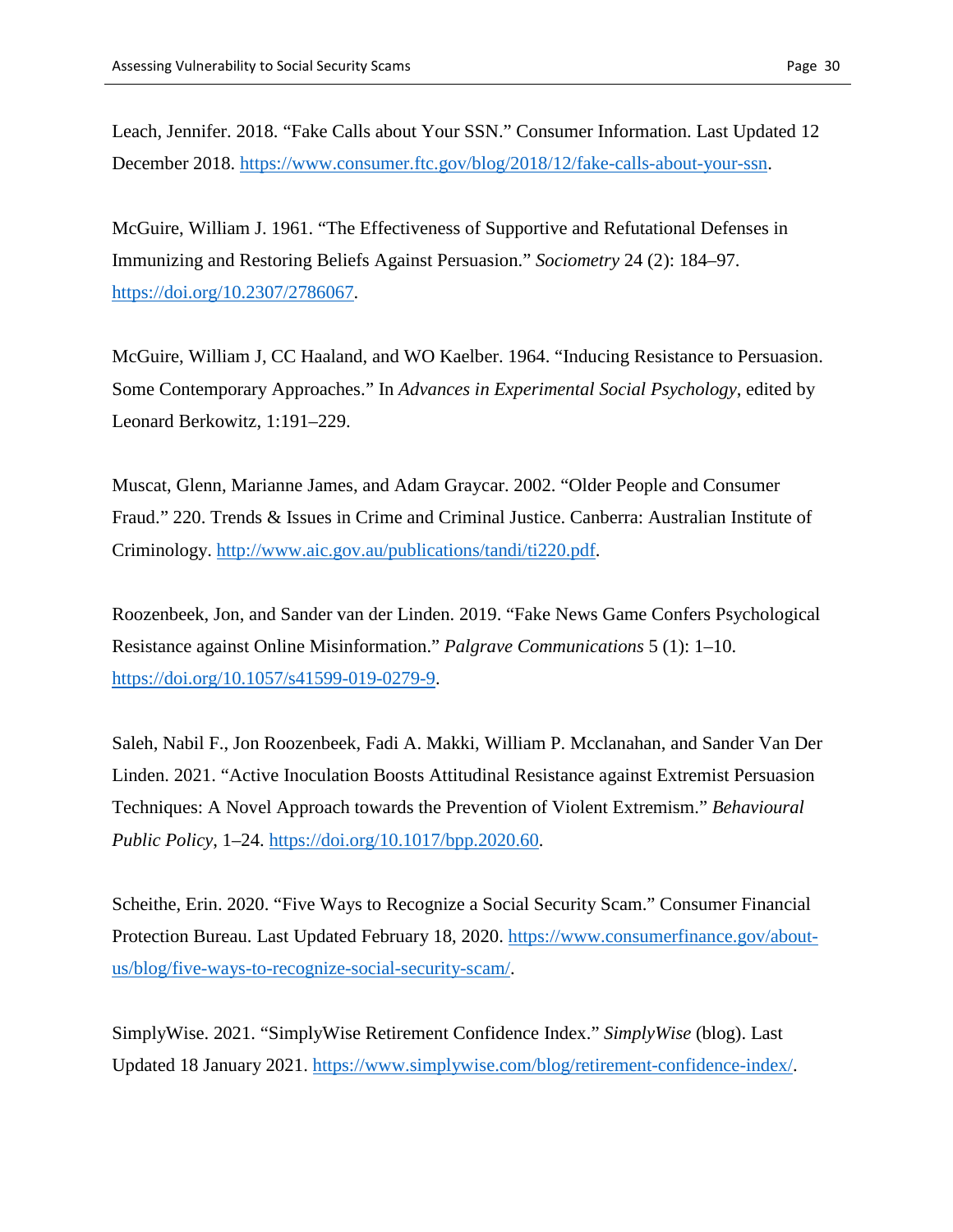Skiba, Katherine. 2021. "Social Security Impostor Complaints Break Record in 2020." AARP. Last Updated 4 March 2021. [https://www.aarp.org/money/scams-fraud/info-2021/record-high](https://www.aarp.org/money/scams-fraud/info-2021/record-high-social-security-impostor-complaints.html)[social-security-impostor-complaints.html.](https://www.aarp.org/money/scams-fraud/info-2021/record-high-social-security-impostor-complaints.html)

Titus, Richard M., Fred Heinzelmann, and John M. Boyle. 1995. "Victimization of Persons by Fraud." *Crime & Delinquency* 41 (1): 54–72. [https://doi.org/10.1177/0011128795041001004.](https://doi.org/10.1177/0011128795041001004)

Van Wyk, Judy, and Michael L. Benson. 1997. "Fraud Victimization: Risky Business or Just Bad Luck?" *American Journal of Criminal Justice* 21 (2): 163–79. [https://doi.org/10.1007/BF02887448.](https://doi.org/10.1007/BF02887448)

Waggoner, John. 2020. "Social Security Scammers Turn to Email." AARP. Last Updated 9 January 2020. [https://www.aarp.org/money/scams-fraud/info-2020/social-security-email.html.](https://www.aarp.org/money/scams-fraud/info-2020/social-security-email.html)

Wendel, Stephen. 2020. *Designing for Behavior Change: Applying Psychology and Behavioral Economics*. 2nd Edition. Sebastopol, California: O'Reilly Media.

Whitty, Monica T. 2019. "Predicting Susceptibility to Cyber-Fraud Victimhood." *Journal of Financial Crime* 26 (1): 277–92. [https://doi.org/10.1108/JFC-10-2017-0095.](https://doi.org/10.1108/JFC-10-2017-0095)

YouMail. 2021. "Amazon Imposter Robocalls Reaching 150 Million Per Month." Last Updated 13 May 2021. [https://www.prnewswire.com/news-releases/amazon-imposter-robocalls-reaching-](https://www.prnewswire.com/news-releases/amazon-imposter-robocalls-reaching-150-million-per-month-301290910.html)[150-million-per-month-301290910.html.](https://www.prnewswire.com/news-releases/amazon-imposter-robocalls-reaching-150-million-per-month-301290910.html)

### **6.2 Software**

- GoPhish: Open Source Phishing Framework.<https://getgophish.com/>
- RainLoop:<https://www.rainloop.net/>
- Qualtrics: https://www.qualtrics.com/
- DynamoDB, part of Amazon Web Services:<https://aws.amazon.com/dynamodb/>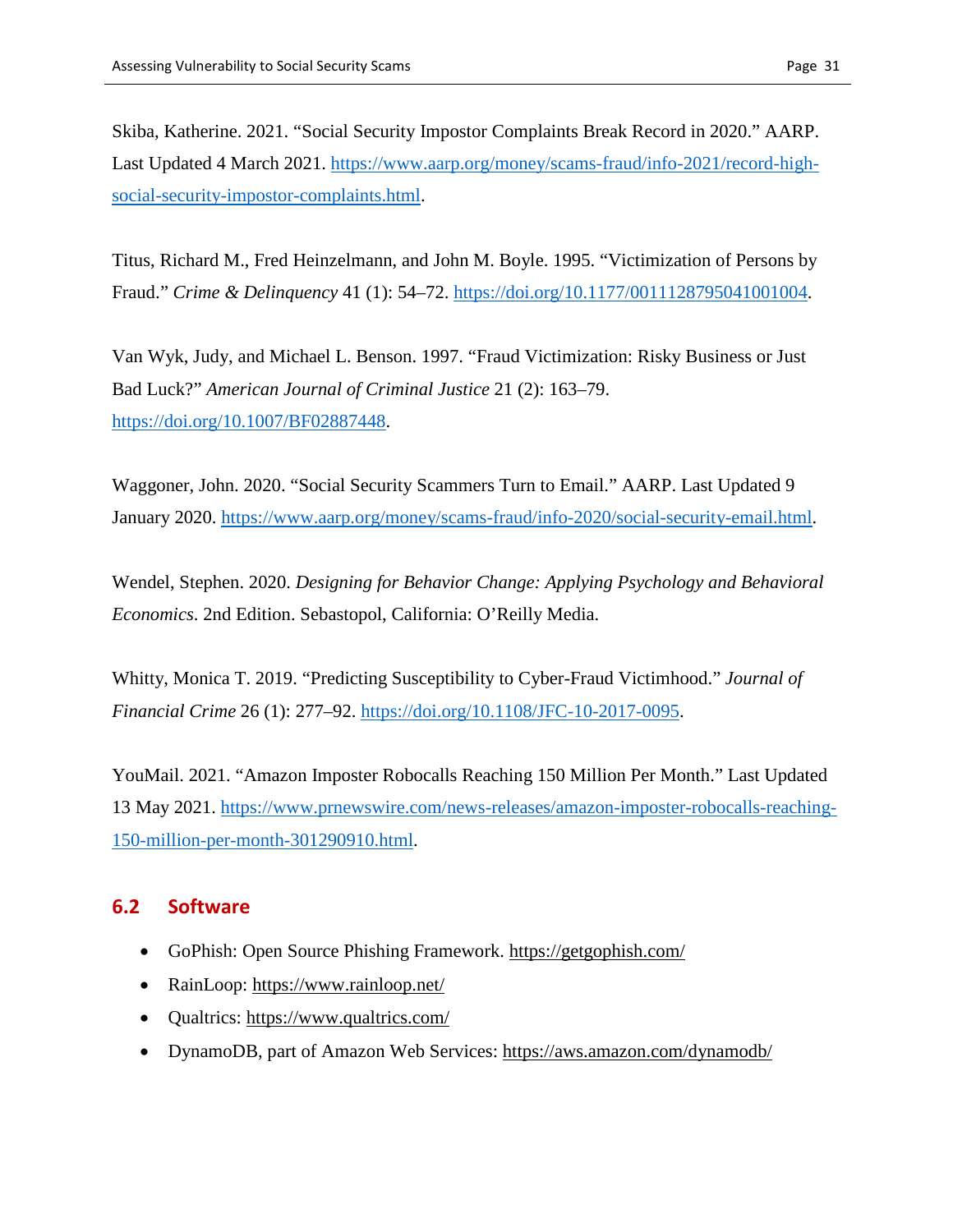# **Appendix A: Supplementary Detail on the Experiment Design**

The following information be found online at [https://github.com/sawendel/ssascams:](https://github.com/sawendel/ssascams)

- 1. A guide to the data, for analysis by other researchers
- 2. An overview of the research platform used in the study, which is open source and available for other researchers to use.

Table A-8 provides an overview of each message from the experiment; the full contents of each message can be found on the Github Site under "html\v2akureytemplate\[test|training]".

| <b>Medium</b> | <b>Real or Fake?</b> | <b>Subject Line</b>                                                       | <b>From Name</b>                                                  | <b>From Address</b>                                  | Reply-To                             |
|---------------|----------------------|---------------------------------------------------------------------------|-------------------------------------------------------------------|------------------------------------------------------|--------------------------------------|
| Email         | Real                 | <b>Important Information About</b><br><b>Your Online Account</b>          | NO-REPLY@ssa.gov                                                  | NO-REPLY@ssa.gov                                     | NO-REPLY@ssa.gov                     |
| Email         | Fake                 | Payment declined: Update<br>your information so we can<br>ship your order | Amazon.com                                                        | payments-<br>update@gmail.com                        | payments-<br>update@gmail.com        |
| Email         | Real                 | Delivery Update                                                           | Amazon.com                                                        | $no-$<br>reply@amazon.com                            | order-<br>update@amazon.co<br>m      |
| Email         | Fake                 | Your Urgent Support Is Needed                                             | <b>Red Cross Covid</b><br>Campaign                                | covidcampaign@re<br>dcross.biz                       | covidcampaign@re<br>dcross.biz       |
| Email         | Fake                 | The Application Process Is<br>Open For Disability Benefits                | Application<br>Assistance Program                                 | applicationassistanc<br>e@disabilitybenefit<br>s.com | disabilityhelp@gmai<br>I.com         |
| Email         | Fake                 | Opt Out of Receiving Mailed<br><b>Notices</b>                             | NO-<br>REPLY@ssa.security                                         | notices@ssa.securit<br>y                             | notices@ssa.securit<br>y             |
| Email         | Real                 | Need a replacement Social<br>Security Card?                               | NO-REPLY@ssa.gov                                                  | NO-REPLY@ssa.gov                                     | NO-REPLY@ssa.gov                     |
| Email         | Fake                 | Annual Reminder to Review<br><b>Your Social Security Statement</b>        | NO-<br>REPLY@social.secur<br>ity.org                              | NO-<br>REPLY@social.secur<br>ity.org                 | NO-<br>REPLY@social.secur<br>ity.org |
| Letter        | Real                 | The Social Security<br>Administration is contacting a<br>few people       | Social Security<br>Administration;<br>Office of Quality<br>Review | <b>NA</b>                                            | <b>NA</b>                            |
| <b>SMS</b>    | Fake                 | <b>Disability Alert</b>                                                   | 949-409-0220                                                      | <b>NA</b>                                            | <b>NA</b>                            |
| Letter        | Fake                 | Notice of Intent to Levy Social<br><b>Security Benefits</b>               | <b>Benefits</b><br>Suspensions Unit,<br><b>Arlington County</b>   | <b>NA</b>                                            | <b>NA</b>                            |
| <b>SMS</b>    | Real                 | <b>RED CROSS: Convalescent</b><br>Plasma is needed                        | 909-99                                                            | <b>NA</b>                                            | <b>NA</b>                            |

#### *Table A-8: Communications Used in the Experiment*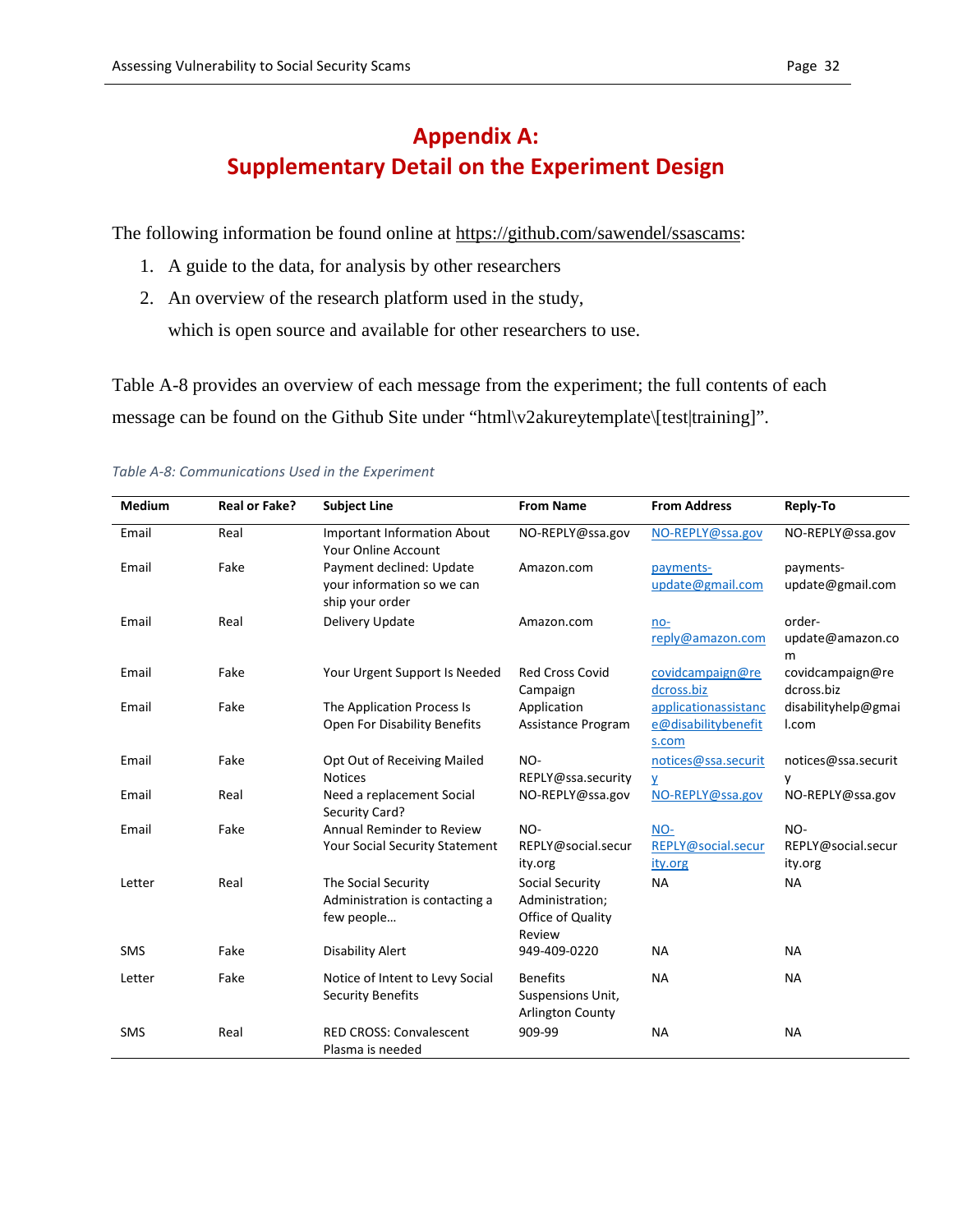# **Appendix B: About the Technical Platform**

#### **Overview of the Environment**

The participant interactions occur in two phases: training and test. The backend for the training process is depicted in Figure B-7.

#### *Figure B-7: Backend Flow for Training Process*



The testing process is straightforward. First, the user goes to the Qualtrics survey for the test. In the survey, the user activates a new window which shows the Rainloop interface, with their username and password automatically filled in. Within Rainloop, all actions are logged to the DynamoDB. After the person has finished interacting with the emails in Rainloop, they close that window and complete the survey in Qualtrics.

#### **Notes about Rainloop**

For this project, the research team modified the source code of Rainloop to create a safe testing environment where participants could interact with it as they would with any other email program, but all external communication and consequences were removed. Participants could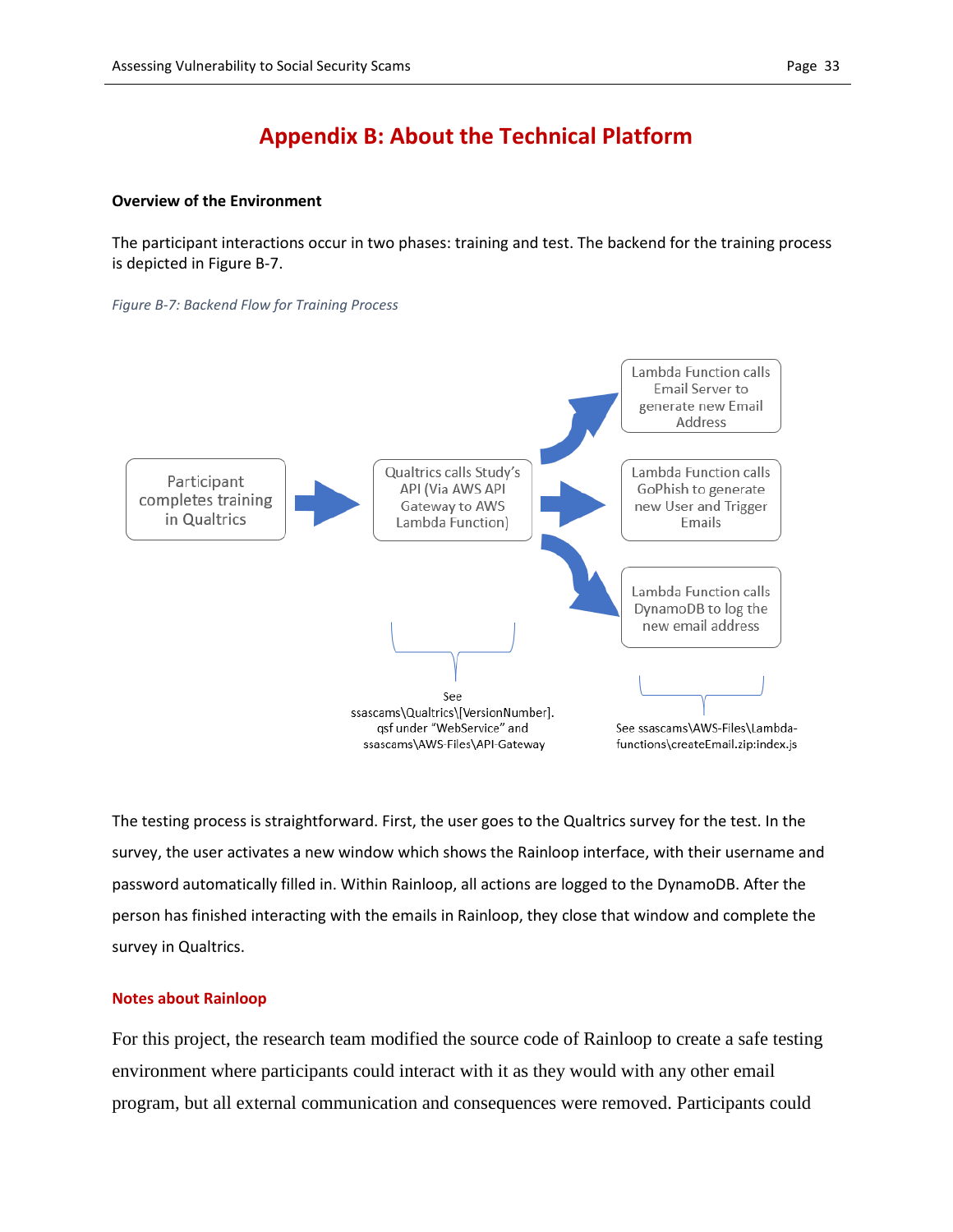open and close the messages, view headers, click reply, delete messages, or label them as spam. However, these actions were each limited in their effect; for example, they could compose a message, but not actually send the email outside of the environment.<sup>[11](#page-33-0)</sup> Links were disabled so that the user could click on them but could not actually be directed to external websites.

#### **Notes about GoPhish**

The emails were designed and implemented in GoPhish<sup>[12](#page-33-1)</sup>, an open-source phishing security tool used by companies to test the susceptibility of their employees to phishing attacks. GoPhish provides an administrative interface for researchers and security professionals to setup realistic phishing campaigns, target sets of users, and track the results of those campaigns. In this case, the researchers modified GoPhish's code to work seamlessly with the Qualtrics training module and Rainloop testing module. An external design and engineering firm, Akurey, customized the tools and provided graphic design for the scam emails.

 $\overline{a}$ 

<span id="page-33-0"></span> $11$  The text of their messages was not logged for privacy reasons. Only the fact that they clicked "reply" was logged, using their otherwise anonymous user id (the ID provided by Prolific or Dynata).

<span id="page-33-1"></span> $12$  Available a[t https://getgophish.com/.](https://getgophish.com/)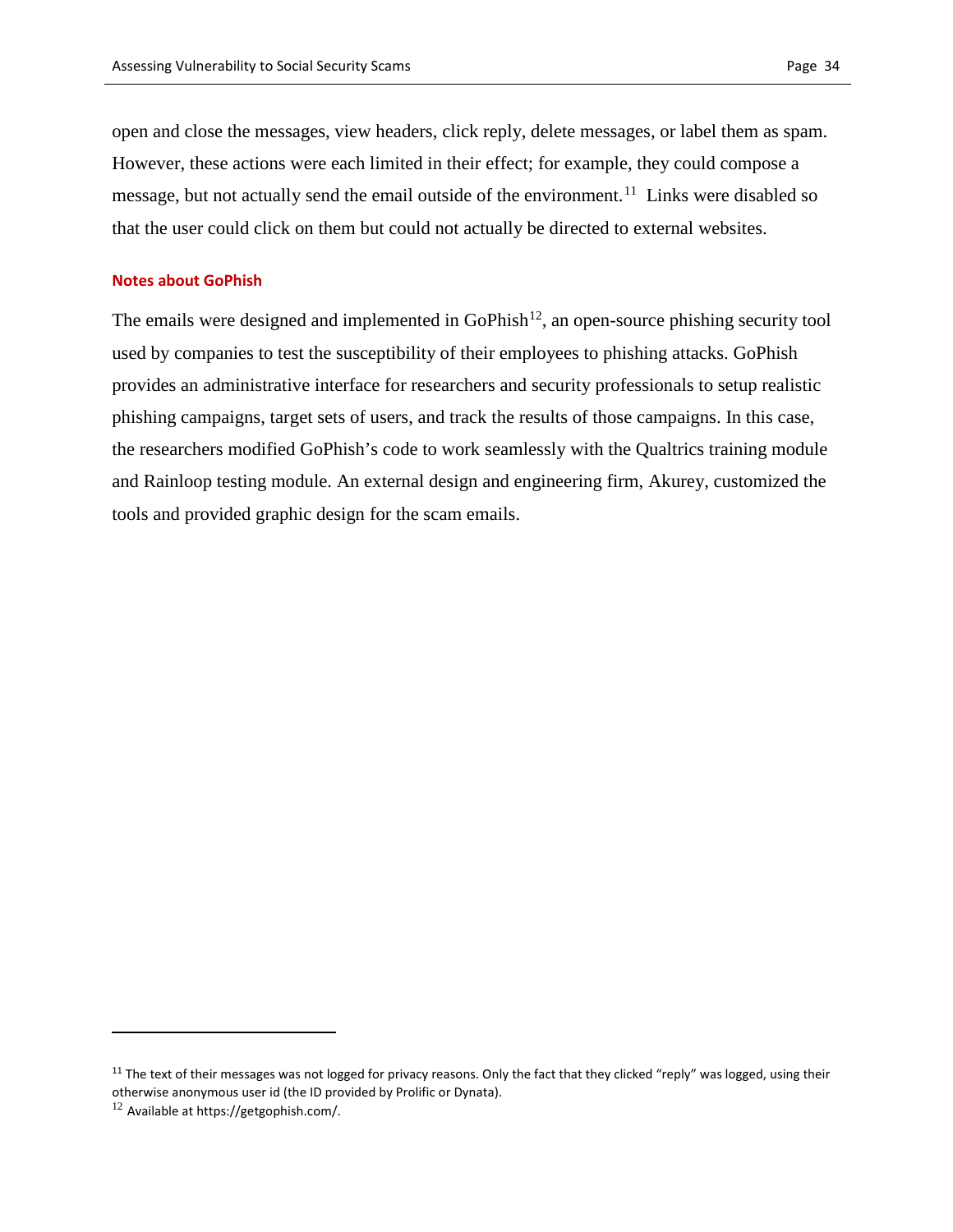### **Appendix C: About Prolific and the Prolific Samples**

This study uses Prolific to collect its sample of US residents. Prolific is a more recent and upcoming competitor to the commonly used Mechanical Turk service. It was founded in 2014 by Ph.D. students at Oxford and is based in the UK. They cater to the academic market, with a particular focus on supporting "ethical and trustworthy research".<sup>[13](#page-34-0)</sup> Overall, the authors of this study have found that the panel services Prolific provides are of significantly higher-quality and reliability than Amazon's Mechanical Turk service.

A number of studies have been published that analyze the characteristics of these panel providers, including the demographics and behavior of their respondents. For example, Coppock and McClellan (2019) analyze the service from Lucid, another panel provider in the field, and find remarkable congruence with US demographics and with psychological responses from published social science research. A recent analysis of Mechanical Turk, Qualtrics Panels, Dynata, and Prolific found that "only Prolific provided high data quality on all measures" and "MTurk showed alarmingly low data quality even with data quality filters" (Peer et al. 2021). It should be noted that some of the authors on the paperwork at Prolific, however, as this sort of conflict could have influenced the results.

What Prolific and similar providers offer is a nationally representative, quota-based sample at a reasonable price.<sup>[14](#page-34-1)</sup> In a quota-based sample, potential participants are selected from a broader (non-representative) pool of people until specific quotas are met by age, gender, and other demographics so that the resulting sample matches those characteristics of the target population. Quota-based samples are common practice in market research but are known to be second-best compared with the gold standard in the field, probability-based samples. A series of studies have compared the properties of the two sampling methods and found that quota-based sample techniques have improved markedly over the decades but still can fail to replicate the characteristics of the US population (e.g., MacInnis et al. 2018). In this case, it was the only cost-

 $\overline{a}$ 

<span id="page-34-0"></span><sup>13</sup> https://techcrunch.com/2019/12/04/prolific/

<span id="page-34-1"></span><sup>&</sup>lt;sup>14</sup> We verified current prices for probability samples and found that a standard and well-respected online probability-based provider cost 10 times that of Prolific for an equivalent-sized panel.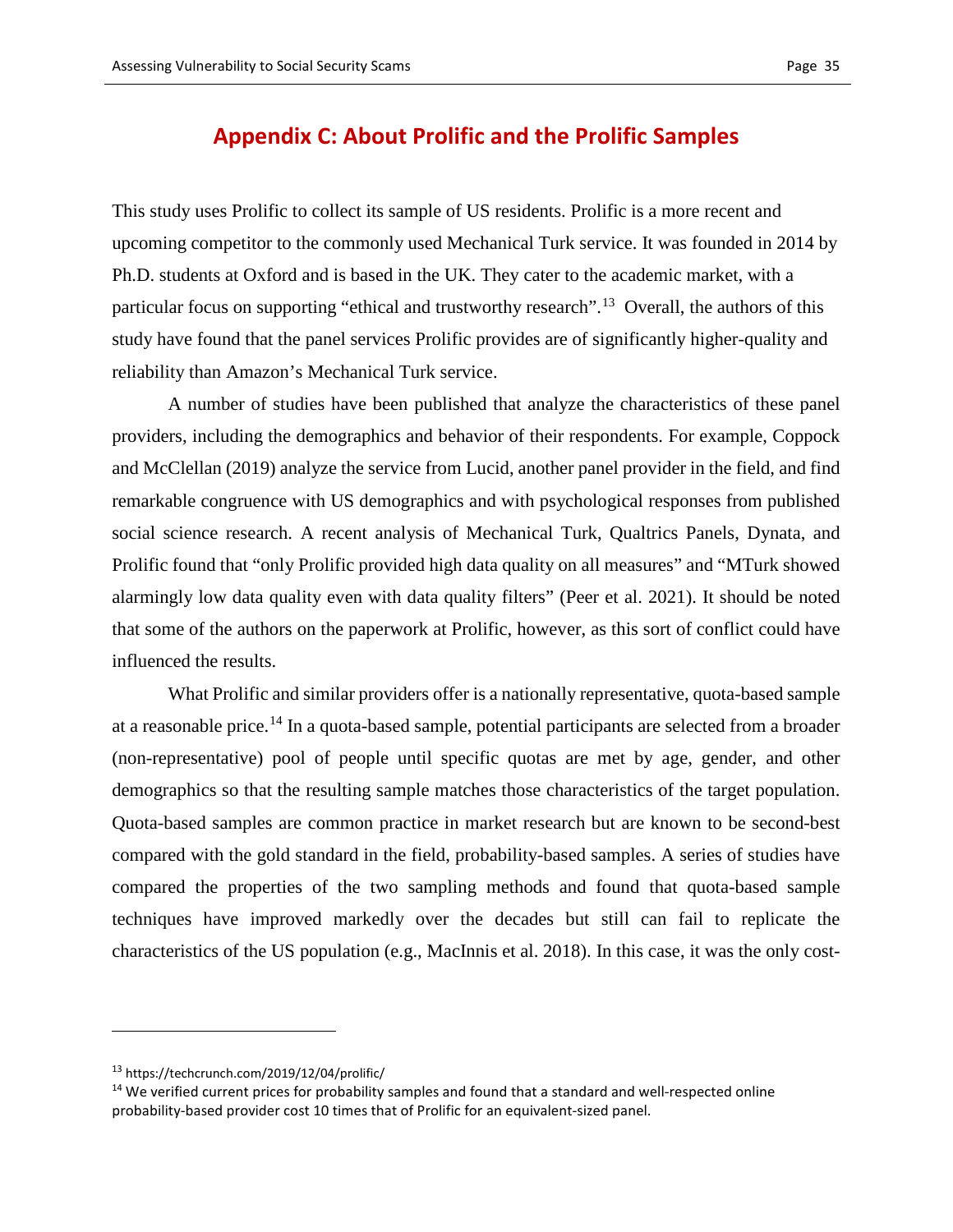effective option; care must be taken in interpreting the findings for the US population, especially any results that do not appear to be robust.

Across multiple iterations of the study, convenience samples were used in early iterations and the nationally representative, quota-balanced samples in later iterations. In total, the studies included 4,164 participants. Table C-9 shows each iteration of the study, and the source and number of participants in each.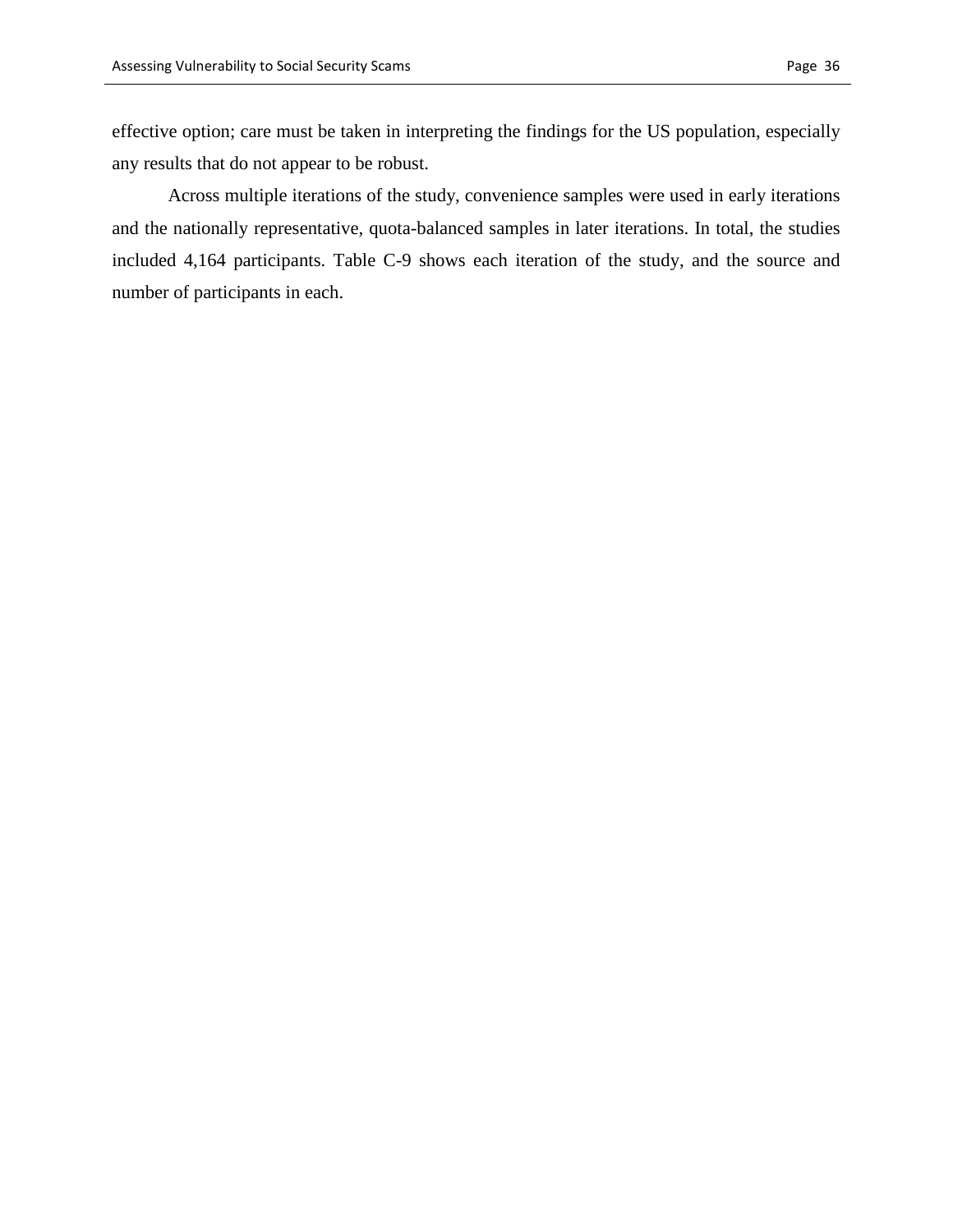#### *Table C-9: Detail on Each Round of Research*

|    |                  |                          |                        |              |                   |           |                   |          | Total                       |                  |                 |           |                    |             |
|----|------------------|--------------------------|------------------------|--------------|-------------------|-----------|-------------------|----------|-----------------------------|------------------|-----------------|-----------|--------------------|-------------|
|    | Training<br>Tool | <b>Training</b><br>Start | <b>Training</b><br>End | Test<br>Tool | <b>Test Start</b> | Test End  | Delay<br>(Median) | Source   | <b>Starting</b><br>Training | Training<br>Done | Started<br>Test | Completed | Completion<br>Rate | Nat Rep?    |
| #  |                  |                          |                        |              |                   |           |                   |          |                             |                  |                 | Test      |                    |             |
|    | Qualtrics        | 2/13/2021                | 2/13/2021              | Qualtrics    | 2/13/2021         | 2/13/2021 | None              | Prolific | 50                          | <b>NA</b>        | <b>NA</b>       | 49        | 98%                | No          |
|    | Qualtrics        | 2/14/2021                | 2/14/2021              | Qualtrics    | 2/14/2021         | 2/14/2021 | None              | Prolific | 153                         | <b>NA</b>        | <b>NA</b>       | 151       | 99%                | No          |
| 3  | Qualtrics        | 5/8/2021                 | 5/8/2021               | Qualtrics    | 5/8/2021          | 5/8/2021  | None              | Prolific | 395                         | <b>NA</b>        | NA              | 277       | 70%                | No          |
|    |                  |                          |                        |              |                   |           | $1 - 13$          |          |                             |                  |                 |           |                    |             |
| 4  | Qualtrics        | 5/9/2021                 | 5/13/2021              | Qualtrics    | 5/13/2021         | 5/23/2021 | days              | Prolific | 1,064                       | 1032             | 879             | 725       | 68%                | Yes         |
|    |                  |                          |                        |              |                   |           | $3 - 13$          |          |                             |                  |                 |           |                    |             |
| 5P | Qualtrics        | 6/23/2021                | 6/28/2021              | Rainloop     | 6/29/2021         | 7/17/2021 | days              | Prolific | 438                         |                  | 249             | 190       | 43%                | No          |
|    |                  |                          |                        |              |                   |           | $11 - 17$         |          |                             |                  |                 |           |                    | Yes         |
| 5D | Qualtrics        | 6/24/2021                | 6/27/2021              | Rainloop     | 7/9/2021          | 7/12/2021 | days              | Dynata   | 564                         | 457              | 352             | 86        | 15%                | (Attempted) |
|    |                  |                          |                        |              |                   |           |                   |          |                             |                  |                 |           |                    |             |
| 6A | Qualtrics        | 8/4/2021                 | 8/6/2021               | Rainloop     | 8/17/2021         | 8/20/2021 | 13 days           | Prolific | 750                         | 729              | 561             | 533       | 71%                | Yes         |
|    |                  |                          |                        |              |                   |           |                   |          |                             |                  |                 |           |                    |             |
| 6B | Qualtrics        | 8/4/2021                 | 8/6/2021               | Rainloop     | 8/31/2021         | 9/8/2021  | 27 days           | Prolific | 750                         | 692              | 464             | 434       | 58%                | Yes         |